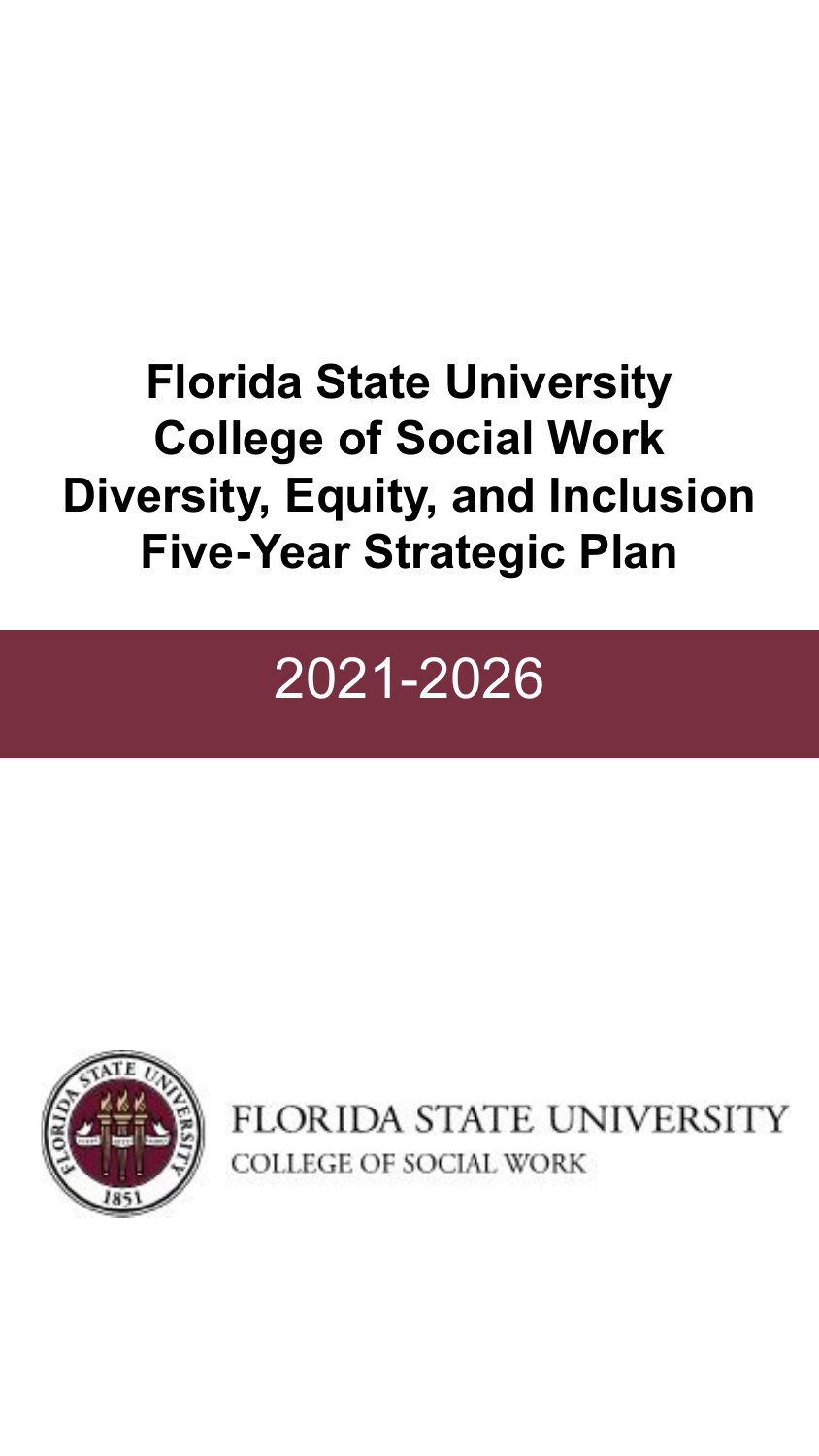### **TABLE OF CONTENTS**

| <b>Diversity</b>                                 |  |
|--------------------------------------------------|--|
|                                                  |  |
|                                                  |  |
|                                                  |  |
|                                                  |  |
|                                                  |  |
| <b>Equity</b>                                    |  |
|                                                  |  |
|                                                  |  |
|                                                  |  |
|                                                  |  |
| <b>Inclusion</b>                                 |  |
|                                                  |  |
|                                                  |  |
|                                                  |  |
|                                                  |  |
| Curriculum and Professional Development Goals 29 |  |
|                                                  |  |
|                                                  |  |
|                                                  |  |
|                                                  |  |
|                                                  |  |

y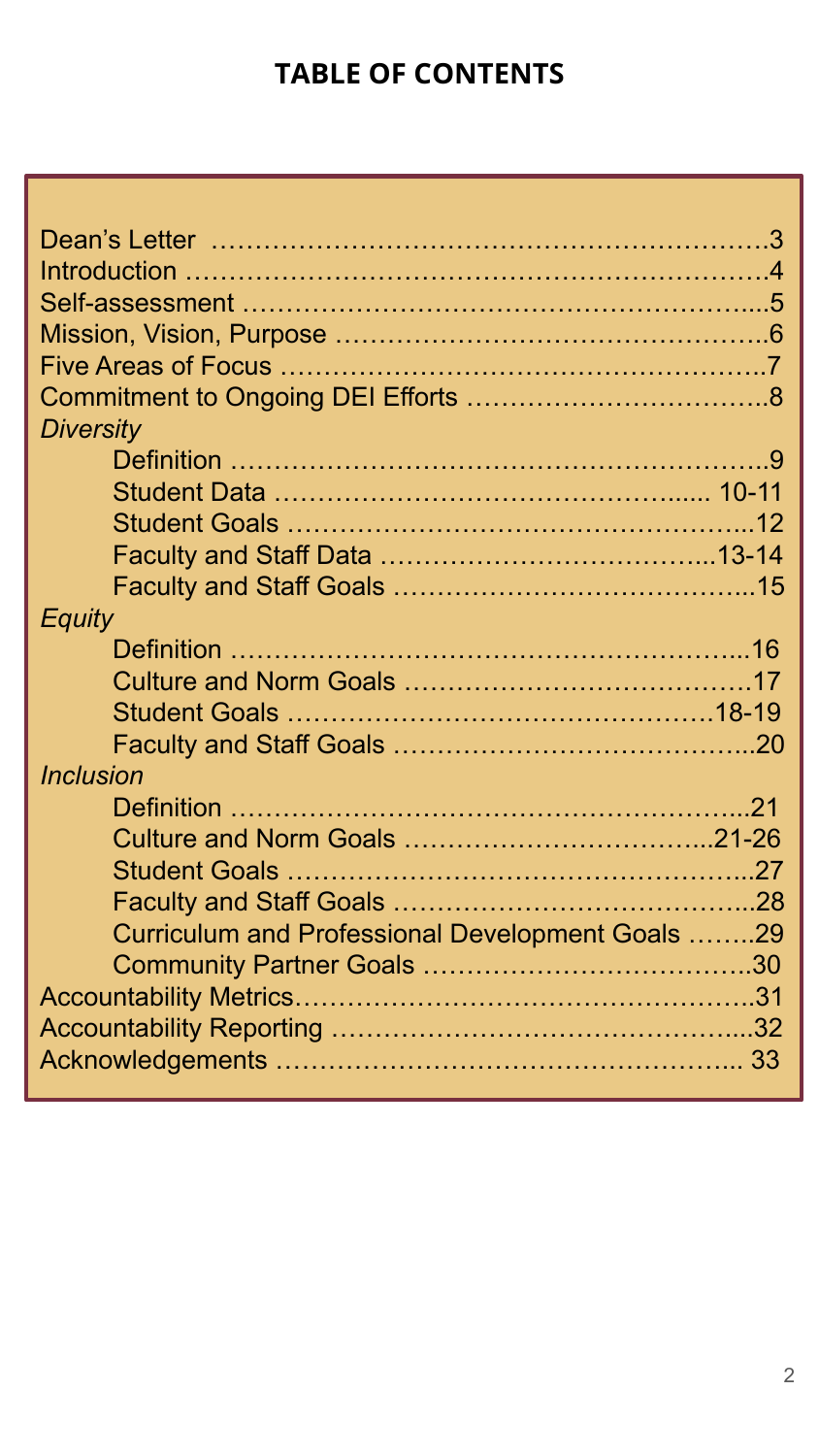August 31, 2021

Dear College of Social Work Community,

Recent events have underscored systemic failures in our country that have gone unaddressed far too long. Issues around diversity, equity, and inclusion are not unique to the FSU College of Social Work, but as members and leaders in an academic community, we need to act – to work immediately and consistently to build a better, more diverse, equitable, and inclusive organization, campus, and nation.

As the Dean and Associate Dean for Academic Affairs, we take great responsibility for the role we play in not only disavowing hate, discrimination, and exclusion, but actively championing and practicing anti-bias and anti-oppressive behaviors within our organization, across campus, and in our surrounding communities.

Diversity, equity, and inclusion are paramount to social work practice and our commitment to social justice. Bold action to cultivate a diverse, equitable, and inclusive community is fundamental to transformational change that benefits our entire academic unit and the communities we serve.

This Five-Year Strategic Plan is designed to advance the FSU College of Social Work's efforts to promote, implement, and evaluate meaningful diversity, equity, and inclusion initiatives. The plan recommends broad strategies, suggestions, and ideas to guide our work together (across these three important components of organizational culture), while recognizing that the next steps will involve the development of specific implementation approaches. We hope that many of these initiatives can be integrated into existing faculty and staff committee structures, but recognize that some new mechanisms will be needed for success.

We are committed to ensuring that these conversations and actions do not end this month or this year; that the changes we propose will not get lost in the momentum of a new semester. We believe that these changes—both in the CSW culture and across academic programs—will take time and work. We are determined to devote both to ensure these changes become reality.

Respectfully,

James Clark Craig Stanley Dean **Dean** Associate Dean for Academic Affairs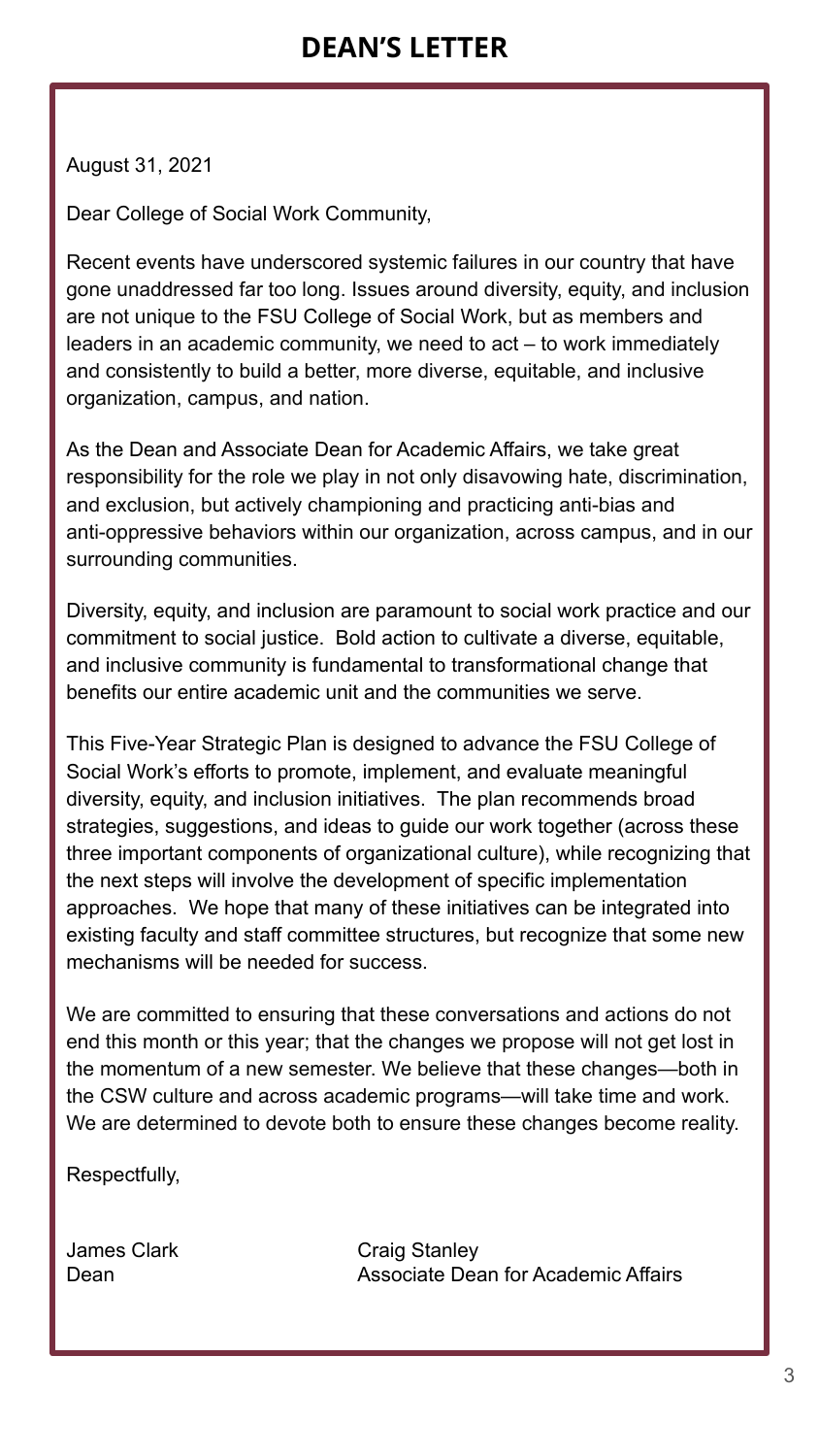In 2020, several groups within the FSU College of Social Work (CSW) began to independently identify climate issues and make recommendations related to diversity, equity, and inclusion (DEI) initiatives in the CSW. Leadership recognized a need to further explore these recommendations, engage the parties involved, and develop a unified workgroup - here forward referred to as the CSW DEI Strategic Planning Committee.

The CSW DEI Strategic Planning Committee was formed at the beginning of 2021 and engaged in a six-month planning process to develop recommendations for a strategic plan to enhance diversity, equity and inclusion at the CSW.

To develop this strategic plan, we examined data from the FSU Office of Institutional Research and reviewed feedback from a variety of internal student and faculty sources from which we created recommendations to address gaps and build on CSW successes.

According to our NASW Code of Ethics, *Social Justice* is a core value in our profession. Yet, organizational inequities are a form of social injustice that need to be addressed in the CSW. Additionally, the 2021 NASW COE amendments include content on cultural humility, specifically the *"action against oppression, racism, discrimination, and inequities...and holding institutions accountable for advancing cultural humility."* Thus, the committee recognizes that DEI efforts need to include all constituencies of the College (administrators, staff, faculty, students, and community partners) in order to develop a workplace and educational climate that is demonstrably diverse, equitable, and inclusive of all. It also requires strong relationships and commitments to communities outside the CSW: field instructors, community members, and those we seek to serve affected by injustice.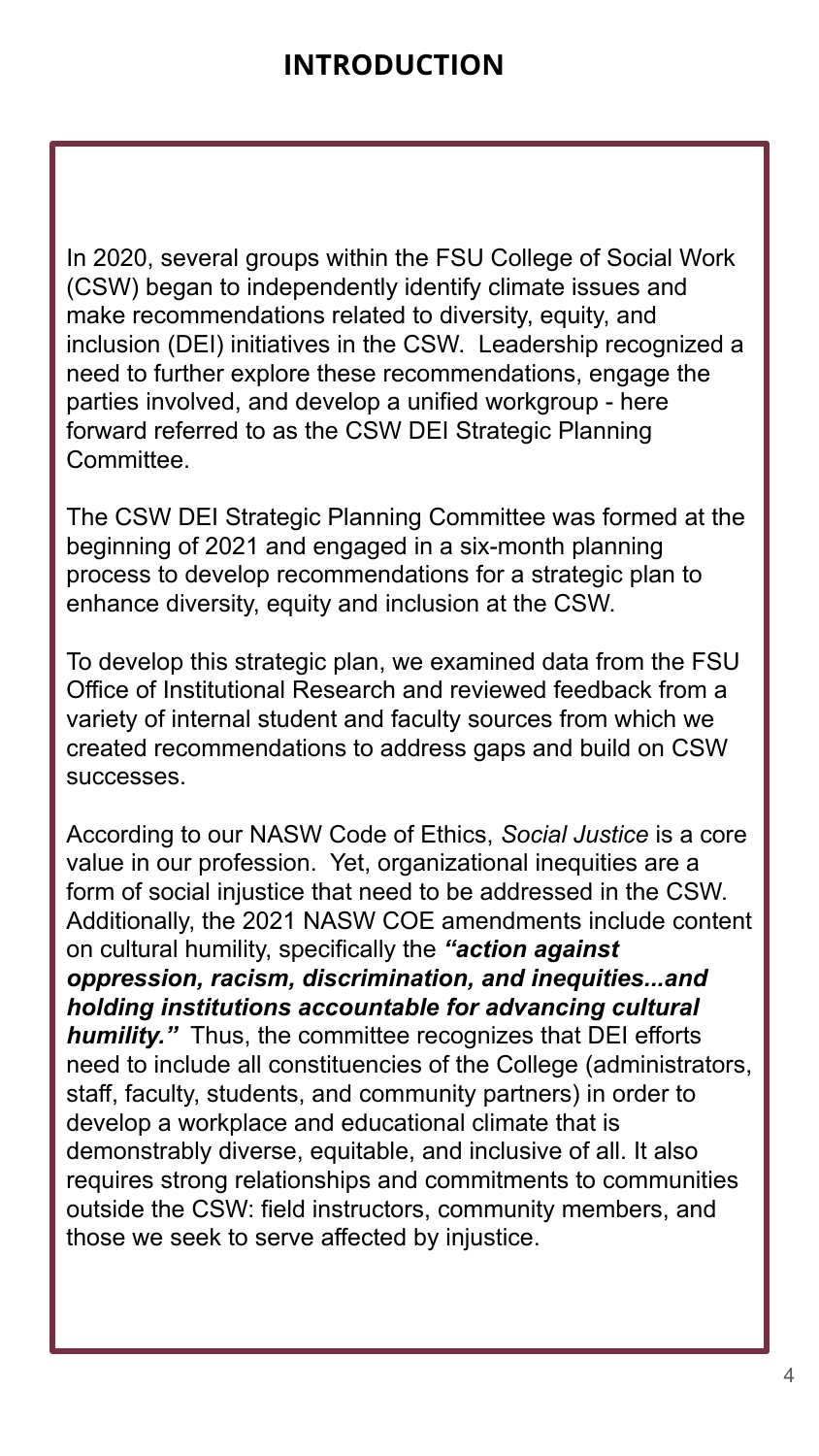From October 2020 to March 2021, the CSW Diversity Committee facilitated listening sessions and administered a survey to determine a course of action for enhancing diversity, equity, and inclusion in the College of Social Work.

#### **Participants were asked the following:**

•Describe your vision for an inclusive culture. •What facilitators or supports currently exist within the CSW that contribute to an inclusive culture?

•What barriers or obstacles currently exist within the CSW that prevent or diminish efforts to maintain an inclusive culture?

•What needs to happen at the CSW in order to become the inclusive environment you described earlier?

#### **Stakeholder Engagement**

**85** Students

*(4 classes, the Student Association of Social Workers, and the Macro Social Work Student Network)* 

**10** Alumni

#### **16** Faculty and Staff

Students Fall 2020 Diversity & Social Justice class decided to develop a Take In response to the concerns expressed by social work students during recommendations and expressed an interest in developing additional tangible actions to address the diversity, equity and inclusion issues the CSW 2020 Diversity Forum and Dean Clark's message from the CSW about events regarding the death of George Floyd, local shootings in Tallahassee, and the history of racism, Professor Mathis' Action Proposal. The class felt that the Take Action Project Proposal would intensify their ongoing work to foster a College that is not only inclusive but also anti-racist. In addition, the class provided within the CSW.

During the Summer 2020 semester, a call to action letter was drafted and signed by 19 current doctoral students. This letter detailed a variety of concerns and included action steps for making the CSW doctoral program more diverse, equitable, and inclusive.

ers

Facul

and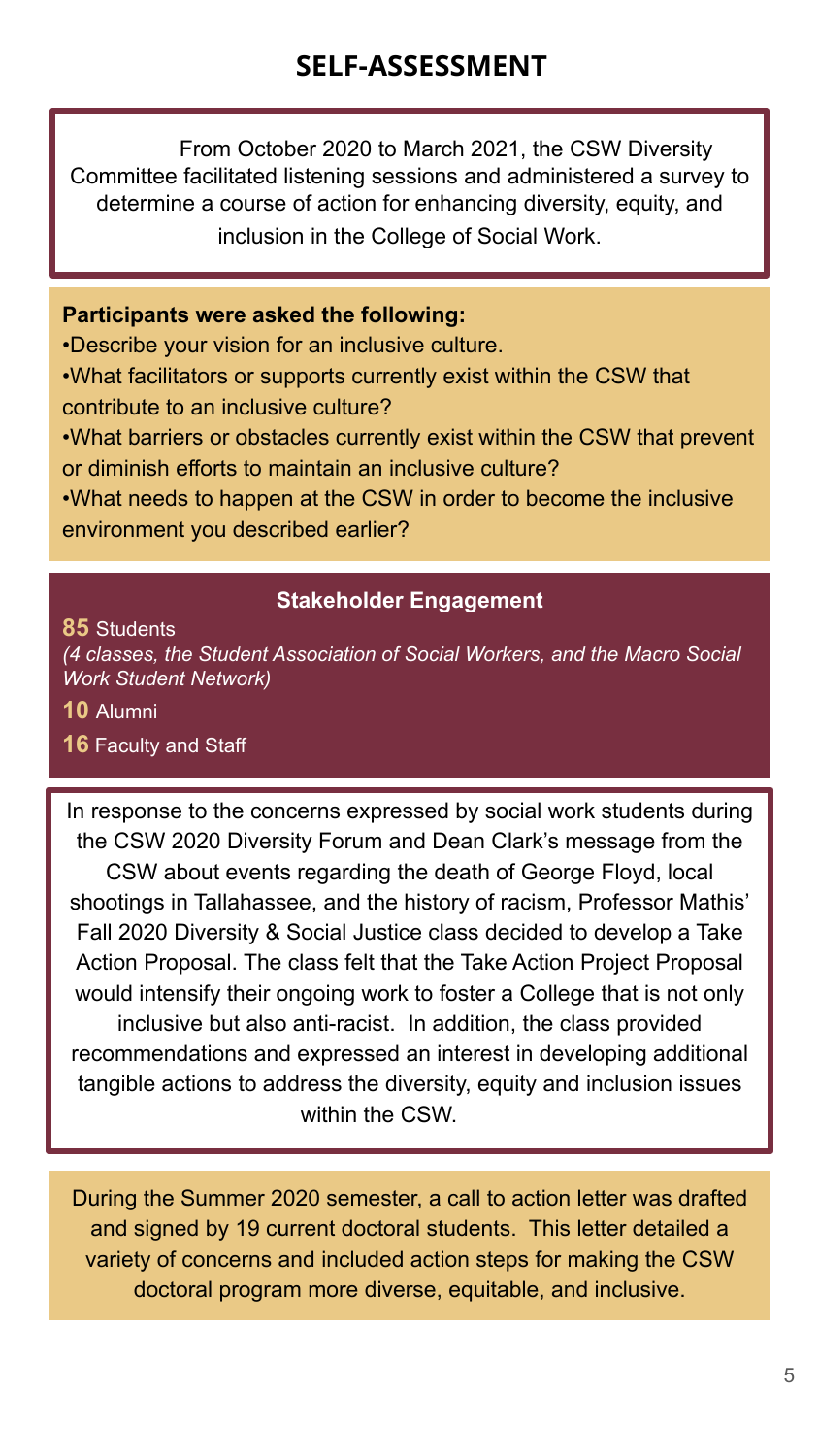### **MISSION**

Our mission is to enhance **diversity**, **equity**, and **inclusion** at the CSW.

#### **VISION**

- **Stronger Community Through A New A.V.E.N.U.E.**
- **A**cknowledging diverse contributions
- **V**aluing people
- **E**mbracing differences
- **N**avigating conflict
- **U**niting against hate
- **E**mbarking on positive social change

#### **PURPOSE**

The primary purpose of this strategic plan is to outline goals and actions that will result in meaningful systemic change in becoming a more diverse, equitable, and inclusive (DEI) environment to achieve our vision.

Several CSW assessments identified barriers to inclusive participation including microaggressions, isolation, devaluation, and a range of other challenges faced by historically excluded groups. As a result, we desire to become more:

- 1. **Diverse** This plan aims to develop a diverse community that is more representative of the larger systems we serve, *which is vastly different from the general population*.
- historically excluded communities and be responsive with different resources based on those needs. In order to be equitable, we will seek to provide specific, unique 2. **Equitable** - This plan aims to recognize the legacy of institutionalized and structural forces that impact resources that will support their journey to reach their full potential within our community.
- 3. **Inclusive**  This plan aims to cultivate an inclusive community that demonstrates value for, and integration of the contributions, presence, and perspectives of diverse groups of people.
- 4. **Accountable** This plan aims to develop accountability measures related to DEI initiatives. These measures shall include (but are not limited to) clearly identified procedures, consequences, measurable monitoring mechanisms, incentives, resources, and support.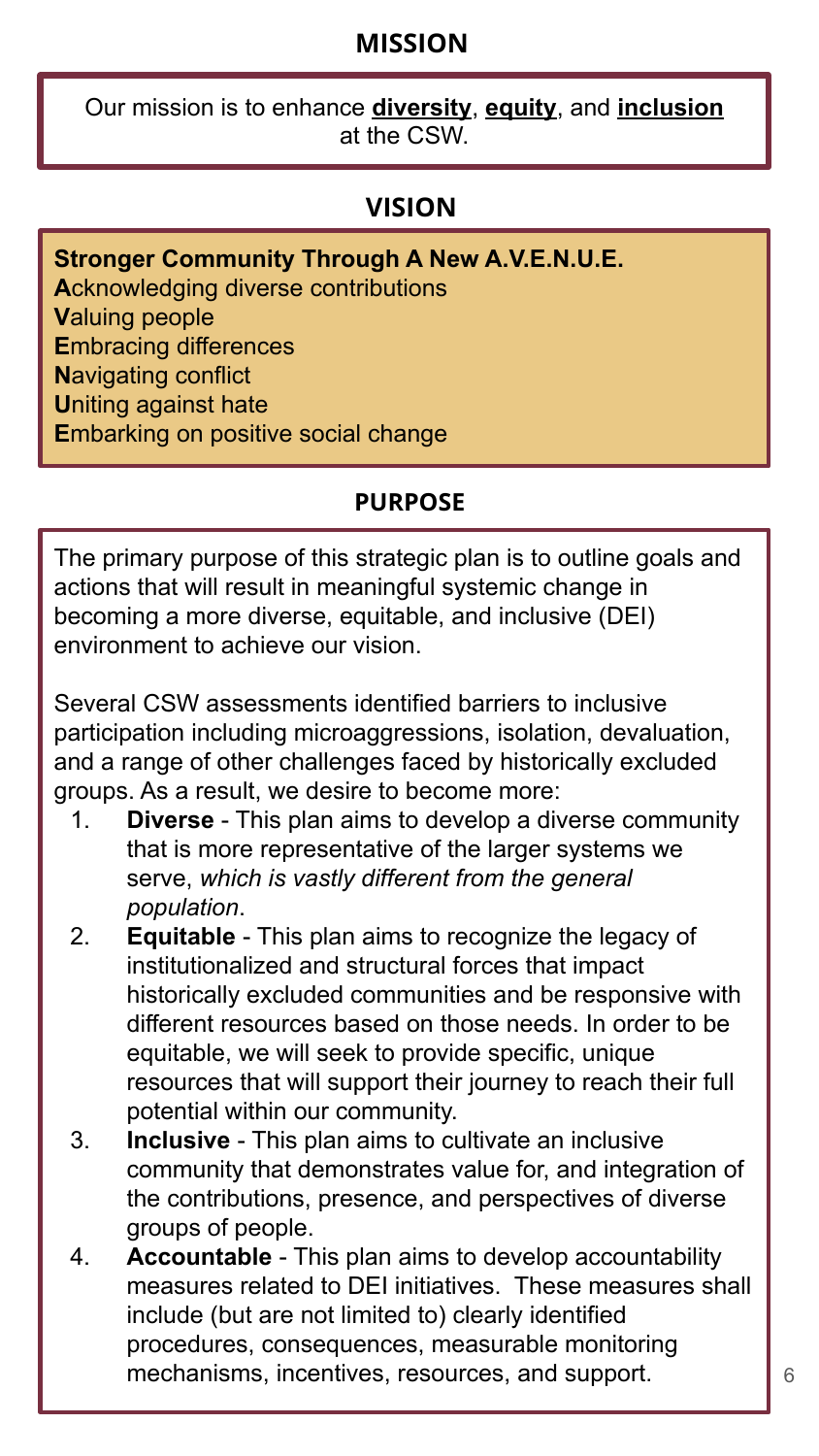### **FIVE AREAS OF FOCUS**

To create widespread impact and lasting change, this plan includes diversity, equity, and inclusion goals among the five focus areas listed below.

 The committee generated possible strategies to accomplish goals in each applicable area.

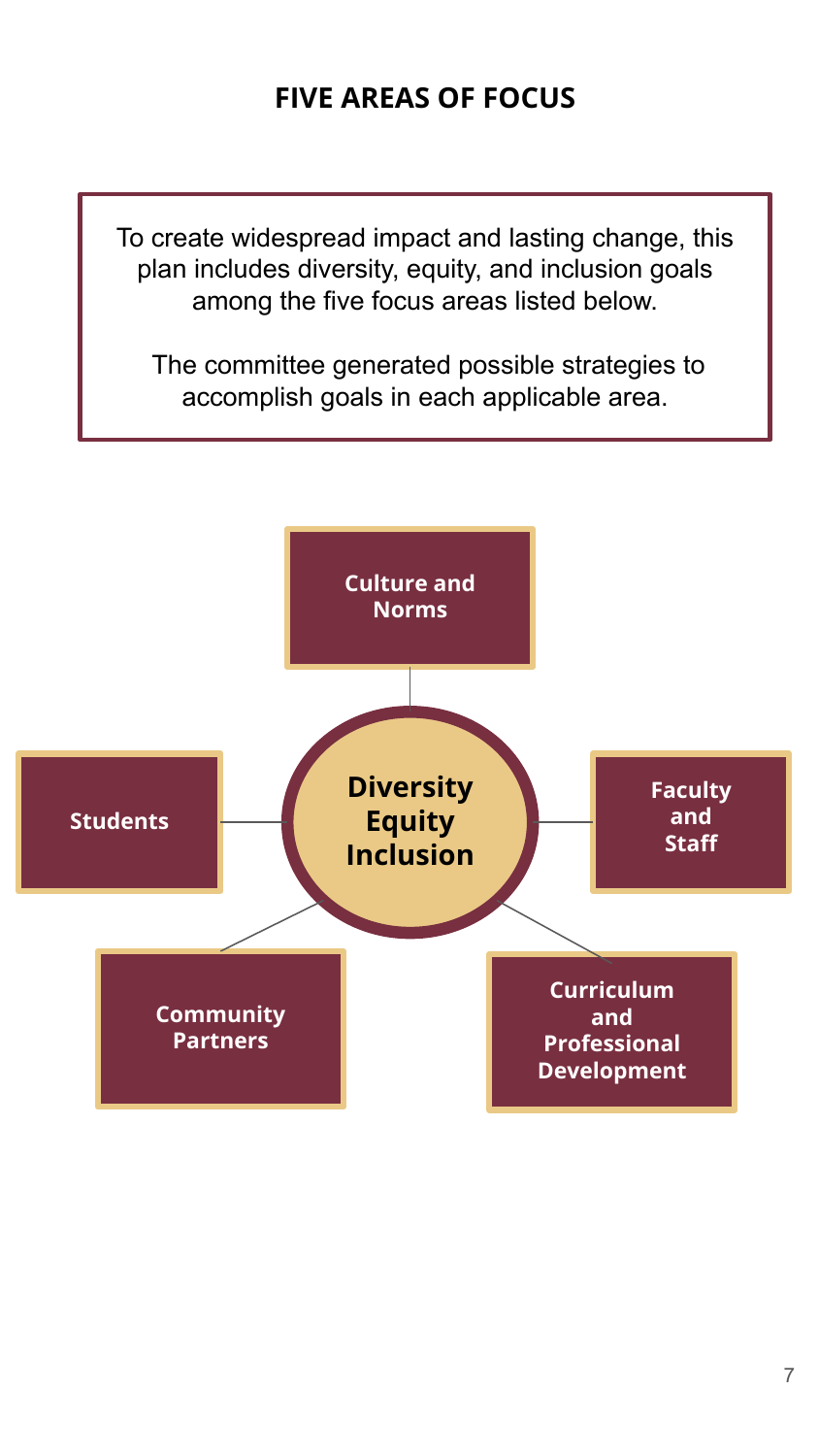### **COMMITMENT TO ONGOING DEI EFFORTS THAT WILL RESULT IN POSITIVE CHANGE AT THE CSW**

There are two major priorities the committee deem **urgent** and **necessary** for the sustainability and accountability of the proposed plan. These priorities align with the FSU Strategic Plan, Goal III - Realizing the full potential of diversity and inclusion

### **Establish an Assistant Dean of DEI**

- **Establish an Assistant Dean of DEI** culture. ● This role is to be catalytic in assisting the Dean, Associate Dean, Directors, and Faculty in being responsive to transforming the
- This role is needed to oversee ongoing development, implementation, and monitoring of the DEI strategic plan while ensuring accountability among all stakeholders.
- This position will promote initiatives and professional development that align with the college's commitment to diversity, equity, and inclusion.

### **Provide a recurring budget for use by the Assistant Dean of DEI**

imperative that we allocate funds to sustain DEI goals long-term. Budgets reflect our values and commitments. To solidify our commitment to an anti-biased and anti-racist workplace, it is

#### **PROS**

- Consistent with other schools and colleges of social work at peer and aspirational universities that have DEI positions or offices including the University of Michigan, University of Buffalo, University of South Carolina, and the University of Maryland
- Establishes a dedicated faculty member to guide DEI strategic efforts and unify CSW activities and stakeholders
- Establishes an in-house mechanism for specifically addressing and responding to DEI issues experienced by social work faculty, staff, and students
- Provides accountability, responsiveness, and transparency related to DEI issues
- Connects social work faculty, staff, and students to DEI resources and information
- Transforms the CSW climate to be more demonstrative of social work values and commitment to diversity, equity, and inclusion.
- Consolidates all CSW DEI efforts in one place

#### **CONS**

8

- Creates a new administrative role that alters teaching and/or research assignments
- Requires budgetary and resource reassignment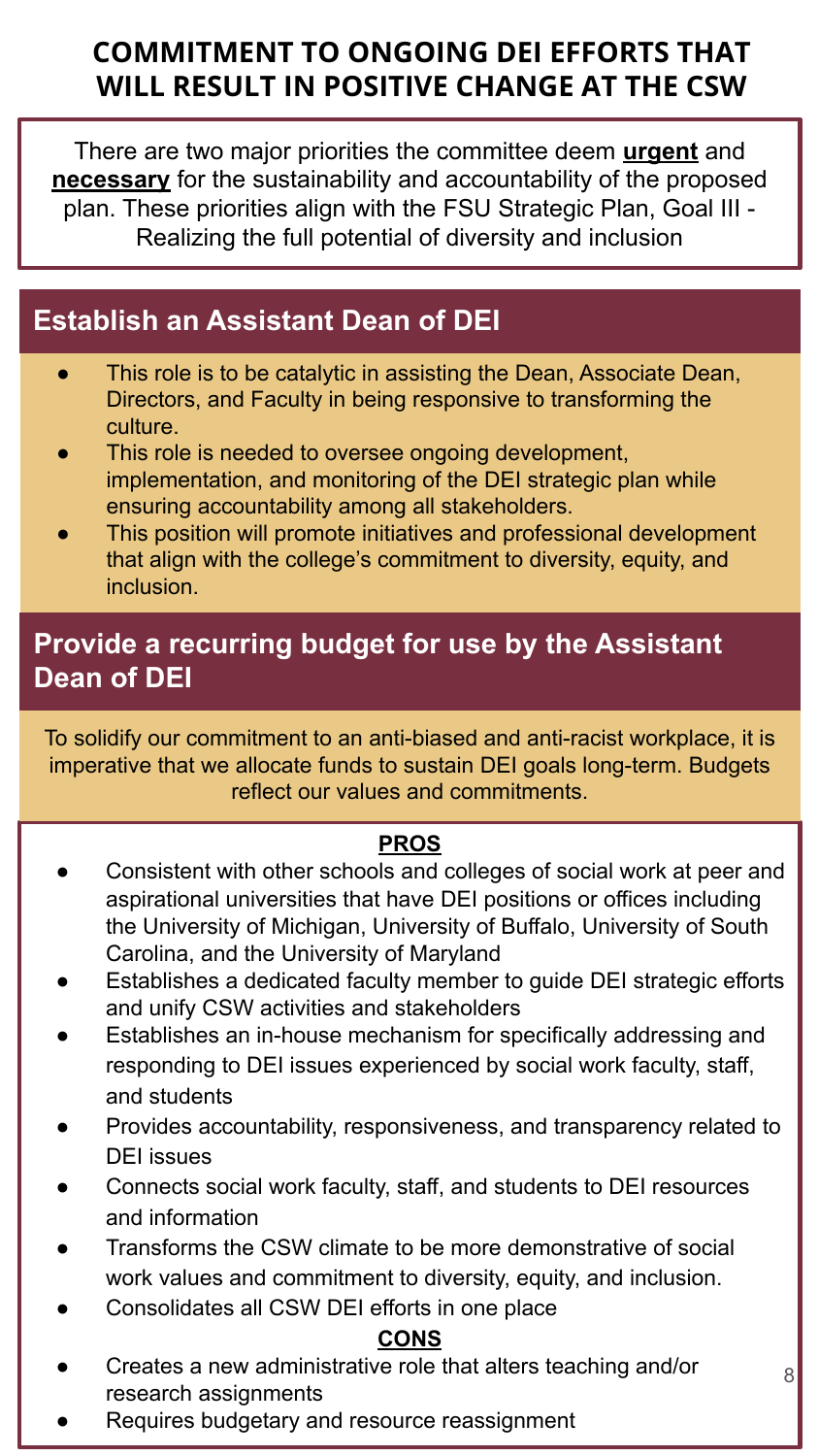## **Diversity** *Definition*

**Diversity, in short, is difference and variety in the representation or makeup of an entity that is essential for social and organizational well-being, growth, and innovation**

- Race/Ethnicity
- **Gender**
- **Gender Identity**
- **Sexual Orientation**
- **Mental/Physical Ability**
- Age
- Religion
- Socioeconomic Status
- **Political Beliefs**
- **Education**
- **National Origin**
- **Immigration Status**
- Language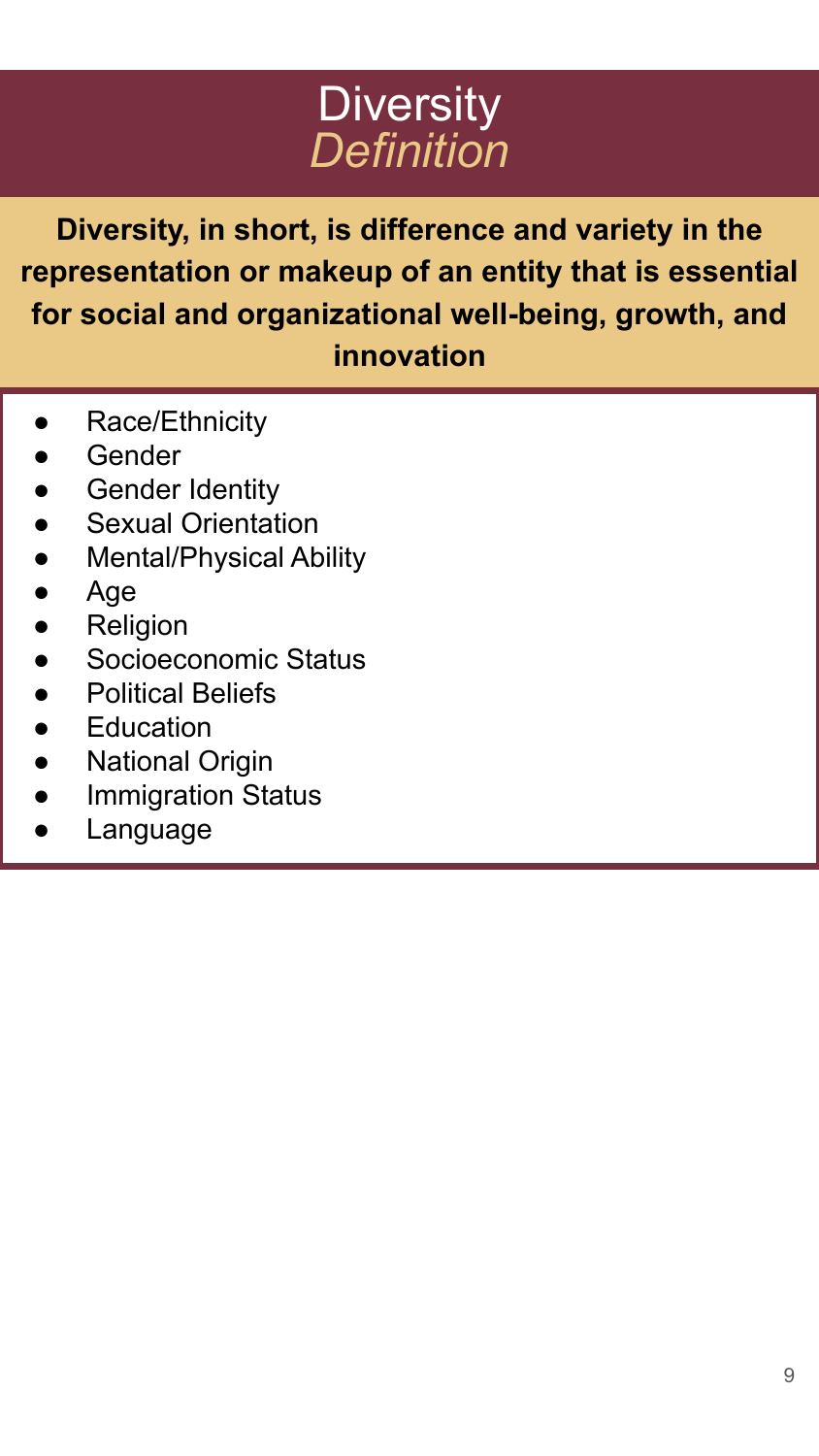## **Diversity** *Students*

| <b>Fall 2020</b>                       |        |              |              |
|----------------------------------------|--------|--------------|--------------|
| Race/Ethnicity                         | Female | Male         | Total        |
| Nonresident Alien                      | 4      |              | 4            |
| Hispanic/Latino                        | 151    | 24           | 175 (14.4%)  |
| American Indian or Alaska Native       | 3      |              | 3(1%)        |
| Asian                                  | 15     | 2            | 17 (1.3%)    |
| <b>Black or African American</b>       | 232    | 19           | 251 (20.6%)  |
| Native Hawaiian/Other Pacific Islander |        | 2            | 2(1%)        |
| White                                  | 631    | 79           | 710 (58.4 %) |
| Two or More Races                      | 40     | 5            | 45 (3.7%)    |
| Race and Ethnicity Unknown             | 7      | $\mathbf{1}$ | $8$ (<1%)    |
| Total                                  | 1083   | 132          | 1,215        |

#### **Fall 2020 Gender Data**

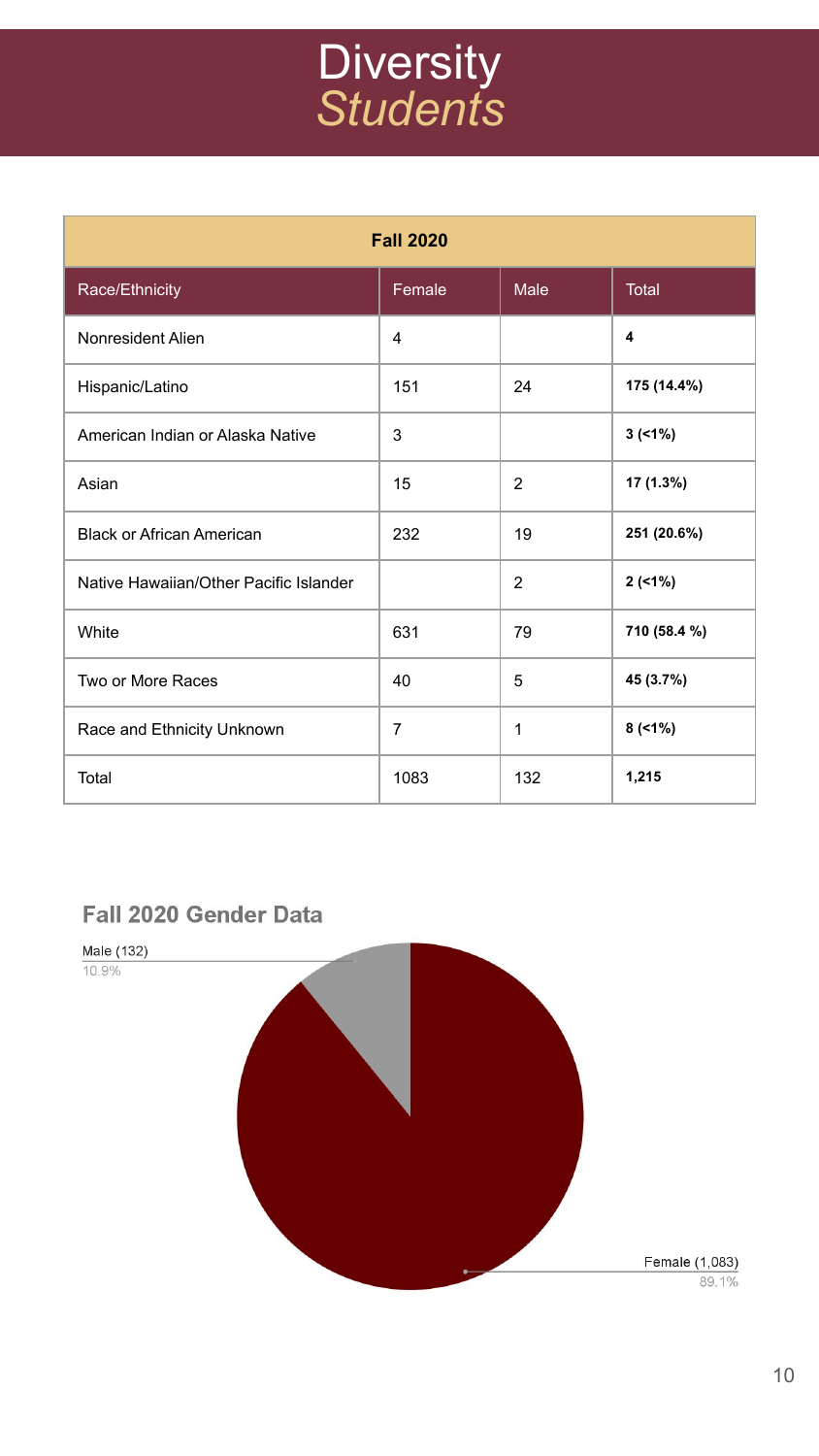## **Diversity** *Students*

| RACE/ETHNICITY TRENDS (2016-2020)          |                   |                   |                   |             |              |
|--------------------------------------------|-------------------|-------------------|-------------------|-------------|--------------|
| <b>Race/Ethnicity</b>                      | 2016              | 2017              | 2018              | 2019        | 2020         |
| Nonresident Alien                          | 4(1%)             | 3(1%)             | 3(1%)             | 2(1%)       | 4(1%)        |
| Hispanic/Latino                            | 89 (11.1%)        | 93 (12%)          | 109 (12.7%)       | 156 (14.8%) | 175 (14.4%)  |
| American Indian or Alaska<br><b>Native</b> |                   | $3(51\%)$         | $3(51\%)$         | $1(1\%)$    | 3(1%)        |
| Asian                                      | 18 (2.2%)         | 15 (2%)           | 14 (1.6%)         | 14 (1.3%)   | 17 (1.3%)    |
| <b>Black or African American</b>           | 155<br>$(19.5\%)$ | 150<br>$(19.6\%)$ | 178 (20.8%)       | 199 (18.9%) | 251 (20.6%)  |
| Native Hawaiian/Other Pacific<br>Islander  | 2(1%)             | $1(1\%)$          | 2(1%)             | $1(1\%)$    | 2(51%)       |
| White                                      | 489<br>(61.3%)    | 462<br>$(60.5\%)$ | 507<br>$(59.4\%)$ | 636 (60.6%) | 710 (58.4 %) |
| Two or More Races                          | 18 (2.2%)         | 21<br>$(2.7\%)$   | 29<br>$(3.3\%)$   | 33 (3.1%)   | 45 (3.7%)    |
| Race and Ethnicity Unknown                 | 22 (2.7%)         | 15<br>$(1.9\%)$   | 8(1%)             | 6(1%)       | 8(1%)        |
| Total                                      | 797               | 763               | 853               | 1,048       | 1,215        |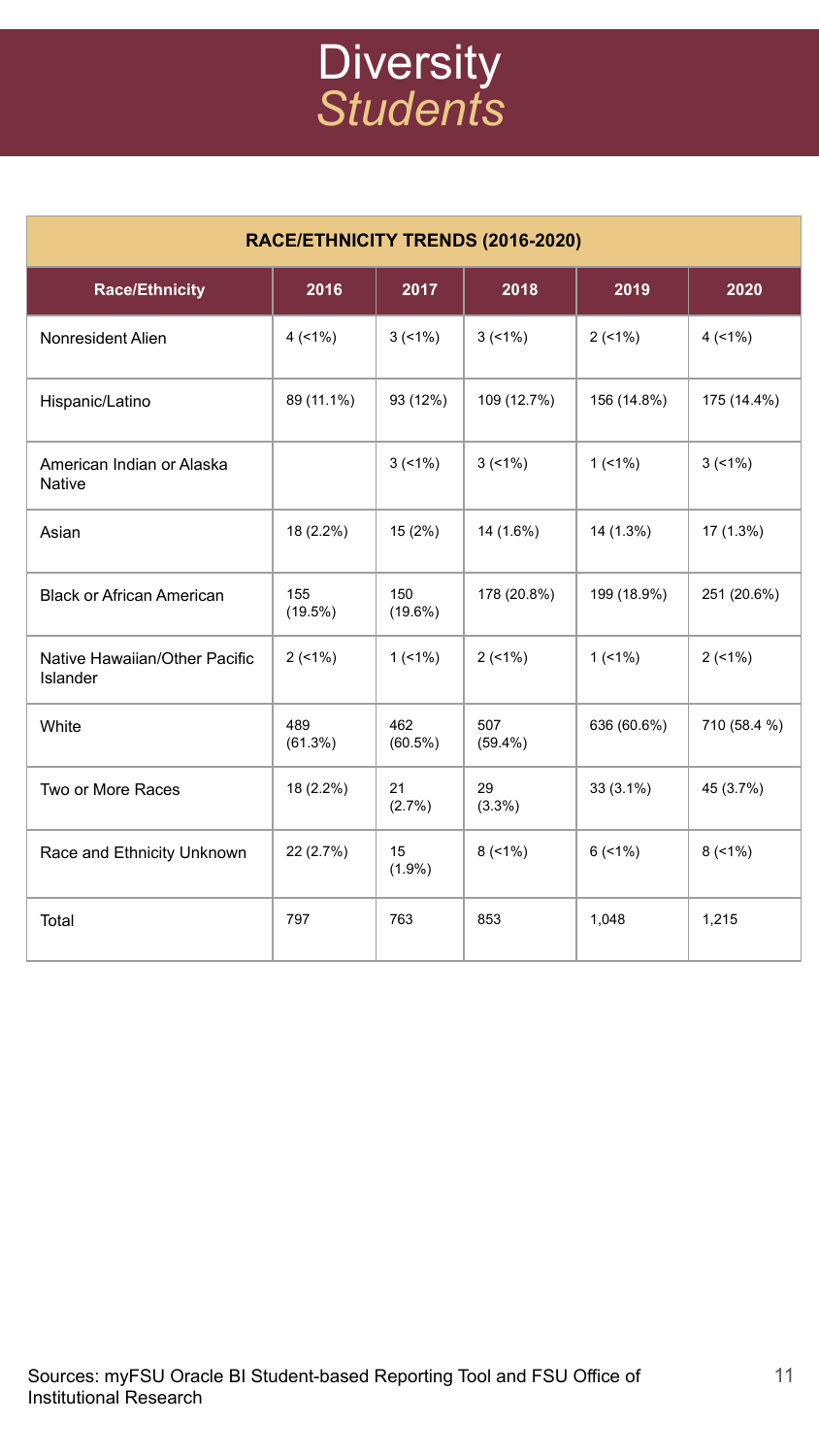## **Diversity** *Students*

### **Recruit and retain a diverse student body (Assistant Dean of DEI, Program Directors, Development Officer, Faculty, Institute Directors)**

The committee suggests:

- Recruiting graduate students from McKnight Foundation, McNair Scholars, and other established organizations
- Establishing an intensive summer undergraduate research program for historically excluded populations to prepare and attract diverse students to graduate programs
- Starting a Freshman Interest Group (FIG) with incoming Center for Academic Retention and Enhancement (CARE) students to teach them about social work and the communities we serve (BSW)
- Diversify recruitment efforts (e.g. HBCUs, Hispanic and Native serving institutions, geographic locales, etc.)
- Providing support to provisionally admitted underrepresented students (MSW)
- Enhancing student to student mentorship program (doctoral program)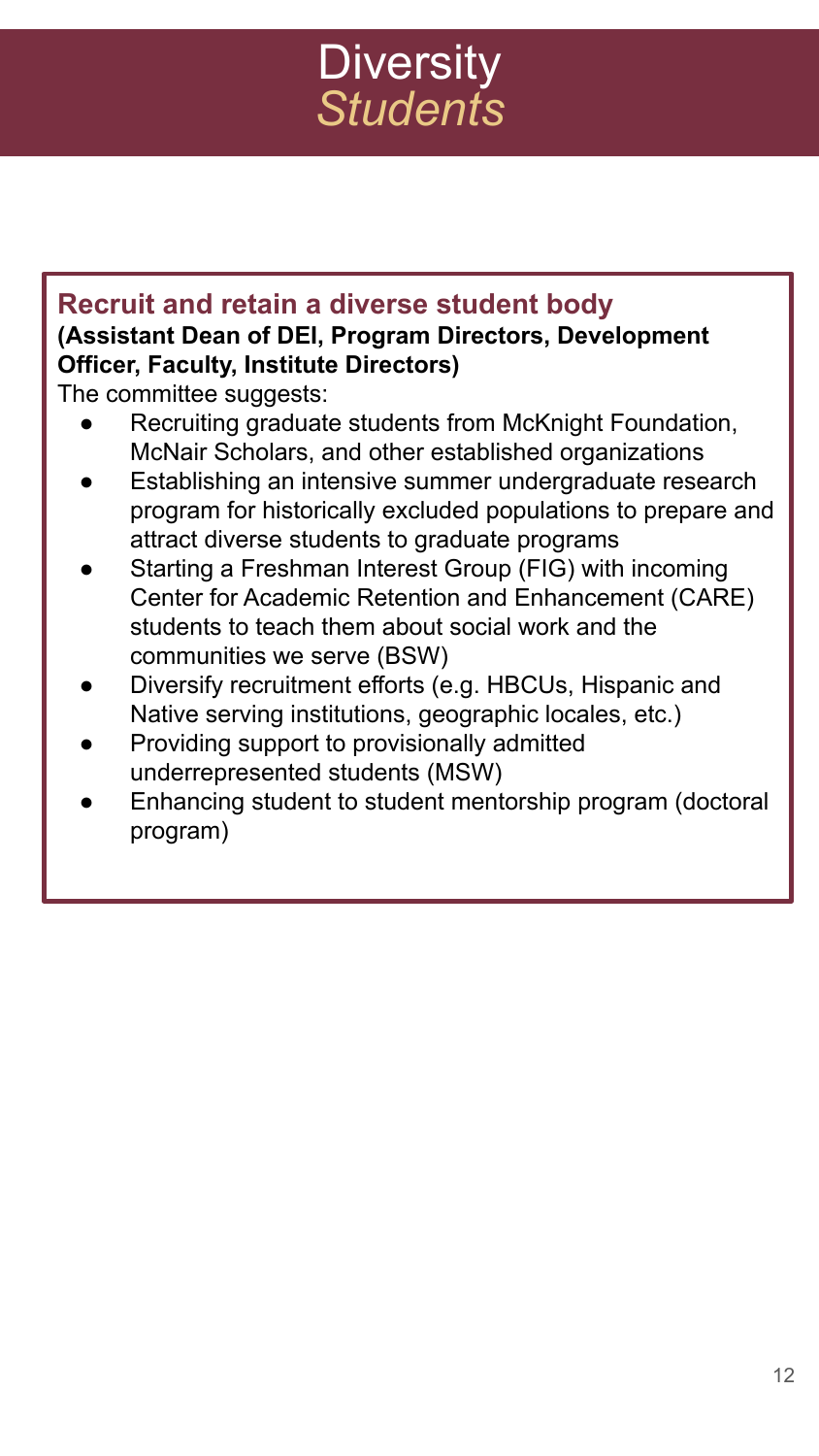## **Diversity** *Faculty and Staff*

### **FALL 2020 FACULTY DATA**

#### **FULL FACULTY**



| <b>Faculty Demographics</b>      |        |      |       |
|----------------------------------|--------|------|-------|
| Race/Ethnicity                   | Female | Male | Total |
| Asian                            |        |      |       |
| <b>Black or African American</b> | 5      |      | 6     |
| Hispanic or Latino               |        |      |       |
| Race/ethnicity unknown           |        |      |       |
| White                            | 14     | 10   | 24    |
| Total                            | 21     | 12   | 33    |

#### **TENURED**

**Faculty Demographics** Race/Ethnicity Female Male Total Asian  $\mathbf{1}$  $\overline{1}$ **Black or African American**  $\overline{1}$  $\mathbf{1}$ Race/ethnicity unknown  $\mathbf{1}$  $\mathbf{1}$ White  $6\overline{6}$ 5  $11$ Total 8 6  $14$ 

#### **TENURE-EARNING**

|                | <b>Faculty Demographics</b> |      |       |
|----------------|-----------------------------|------|-------|
| Race/Ethnicity | Female                      | Male | Total |
| White          |                             |      |       |
| Total          | 1                           |      |       |

#### **SPECIALIZED (NON-TENURE EARNING)**

|                           | <b>Faculty Demographics</b> |      |       |
|---------------------------|-----------------------------|------|-------|
| Race/Ethnicity            | Female                      | Male | Total |
| Black or African American |                             |      |       |
| Hispanic or Latino        |                             |      |       |
| White                     |                             |      | 9     |
| Total                     | 12                          |      | 15    |

Famala Male





Male Female

● Female ● Male

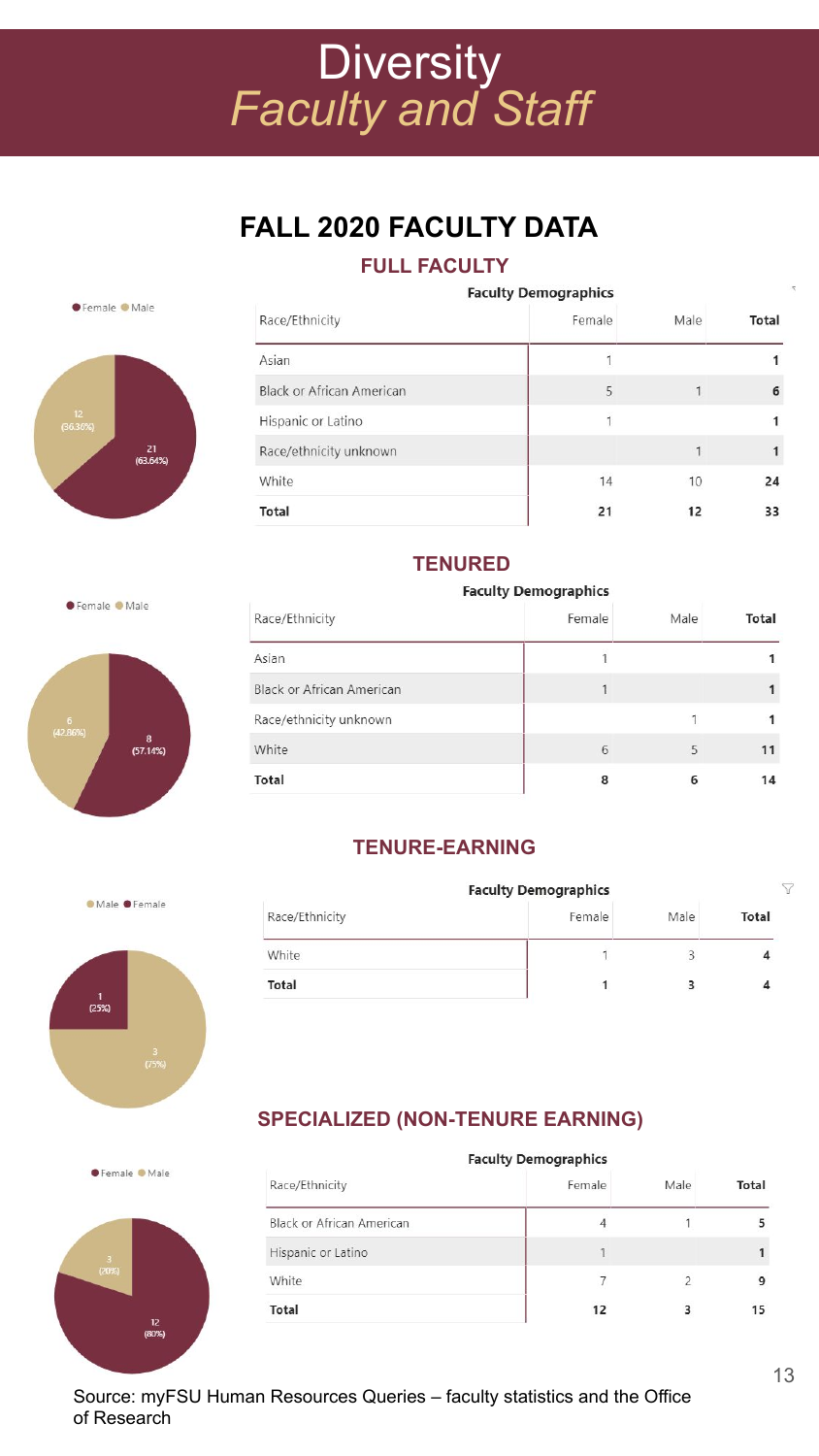## **Diversity** *Faculty and Staff*

### **FALL 2020 STAFF DATA**

| <b>RACE/ETHNICITY</b>            |               |             |                |
|----------------------------------|---------------|-------------|----------------|
| <b>Race/Ethnicity</b>            | <b>Female</b> | <b>Male</b> | <b>Total</b>   |
| Hispanic/Latino                  | 1             |             | 1              |
| Asian                            | 2             |             | $\overline{2}$ |
| <b>Black or African American</b> | 7             |             | 7              |
| White                            | 31            | 3           | 34             |
| Two or More Races                | 4             |             | 4              |
| Total                            | 45            | 3           | 48             |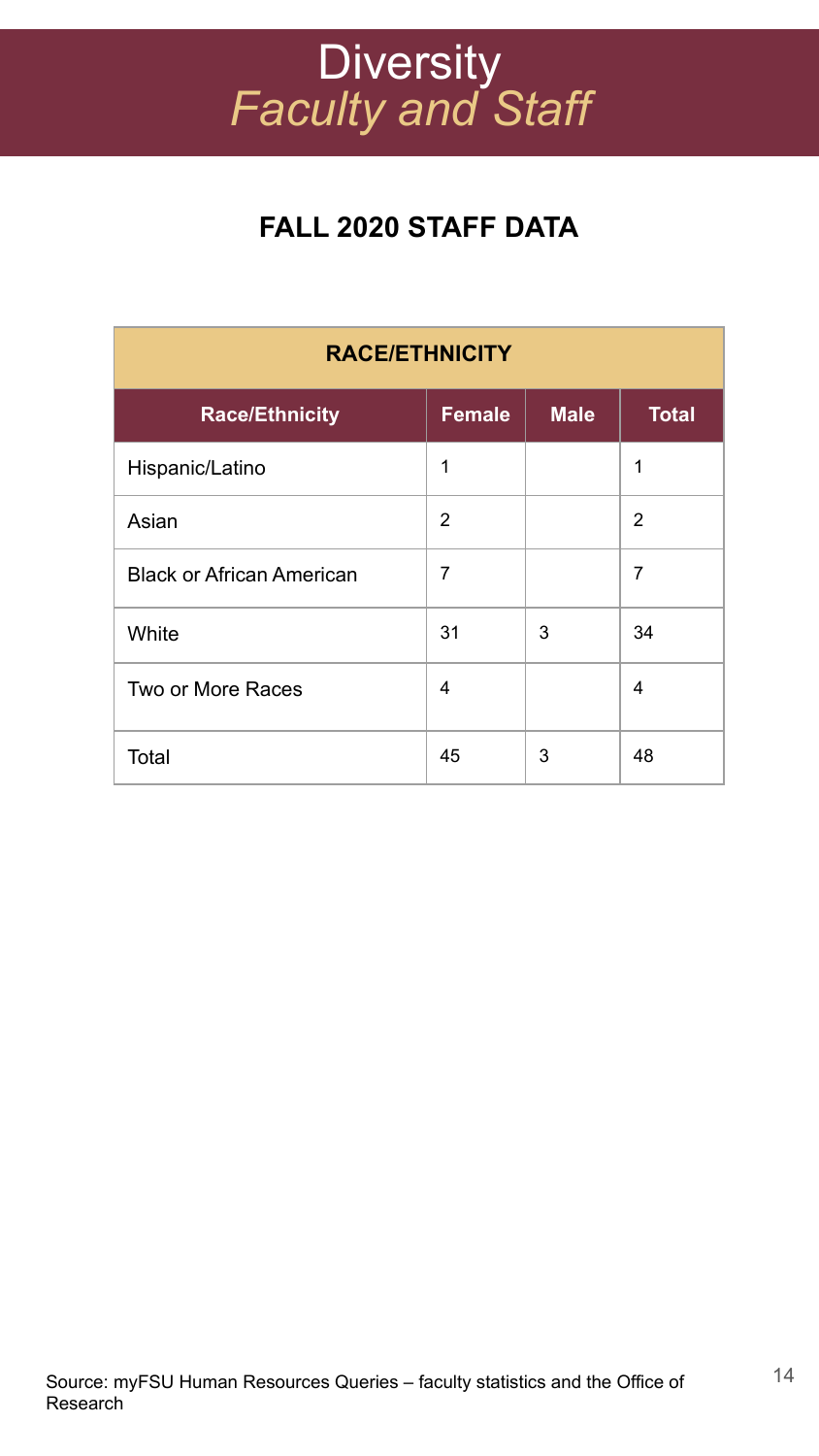## **Diversity** *Faculty and Staff*

### **GOAL**

### **Recruit, retain, and promote diverse faculty committed to DEI through their teaching, research, and service.**

*(Faculty Affairs, Assistant Dean of DEI, Promotion and Tenure)* The committee suggests:

- Identifying efforts to increase diversity in every faculty search or new appointment
- Documenting efforts to reach diverse candidates in all hiring searches
- Designating a member of each search committee/hiring process as a diversity champion responsible for encouraging outreach and awareness of diversity, equity and inclusion issues
- Identifying professional associations, networks, and individuals who specialize in reaching underrepresented scholars and ensuring they receive all new faculty announcements
- Requiring all members of the search/hiring committee to participate in diversity, equity, and inclusion training in order to participate in hiring or faculty search committee service
- Creating promotion (and tenure where relevant) criteria that integrates DEI into teaching, research, or service expectations
- Participating in learning opportunities focused on how culture and climate impact the professional development of faculty from historically-excluded groups
- Utilizing information gleaned from trainings to enhance mentoring of faculty from historically-excluded groups

#### **Recruit, retain, and promote diverse staff committed to DEI.**

#### *(Associate Director, Finance and Administration)* The committee suggests:

Adding DEI question to the interview process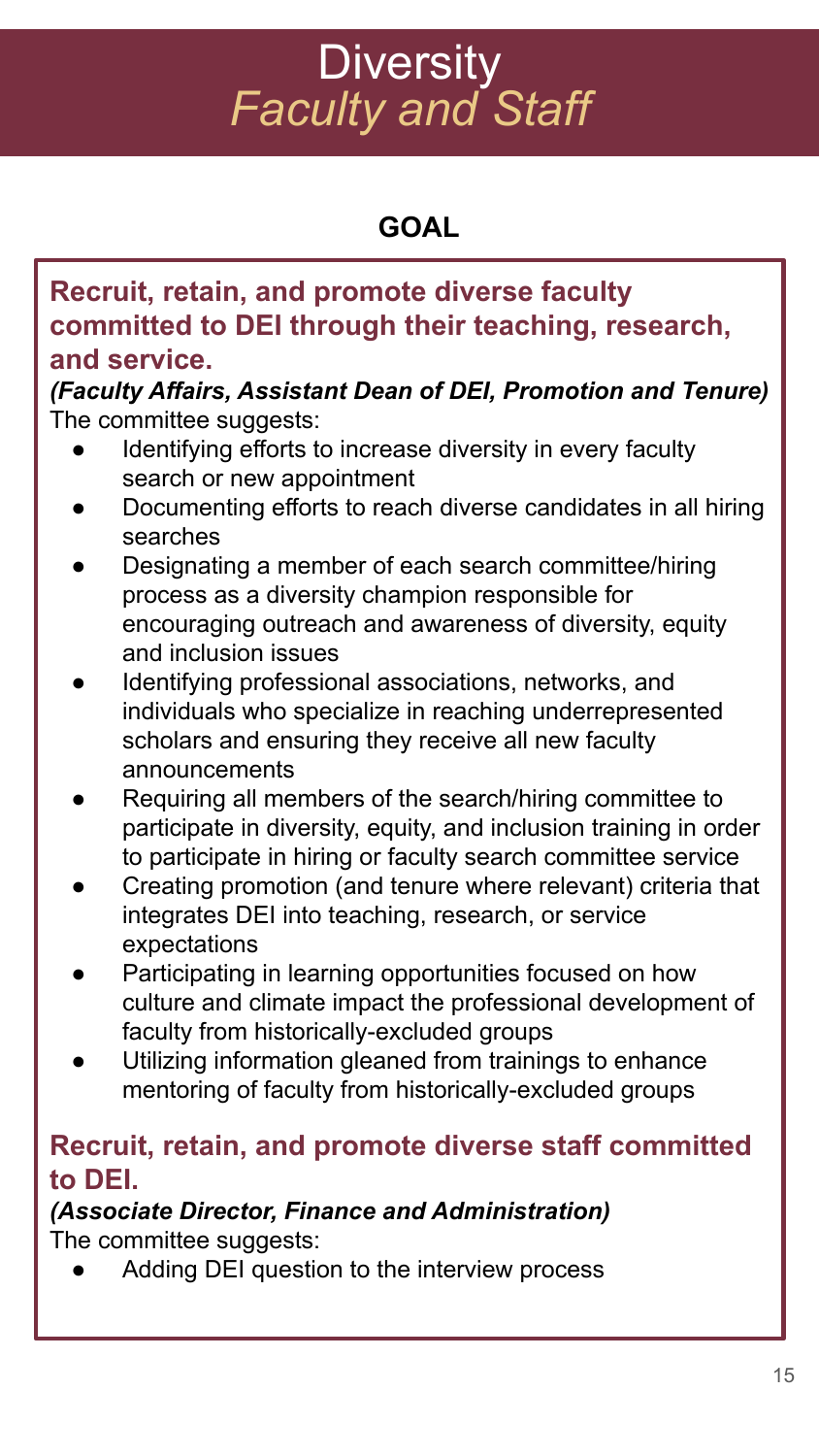

**Equity seeks to address the structural barriers that limit fair access to opportunities and result in disparities between groups.** 

**Equity is a solution for addressing imbalanced social systems - inequities involve more than lack of equal access to needed resources to maintain or improve outcomes**

The distinction between equal and equitable is important. We are told that to be fair we must treat everyone the same (equal), however, when we recognize the legacy of institutionalized and structural racism we understand that differing people and communities need different resources (equity). In order to be equitable, we provide specific, unique resources to support people and communities in meeting their basic needs and reaching their full potential. Sameness is not always fairness, if the oppressed group remains disadvantaged.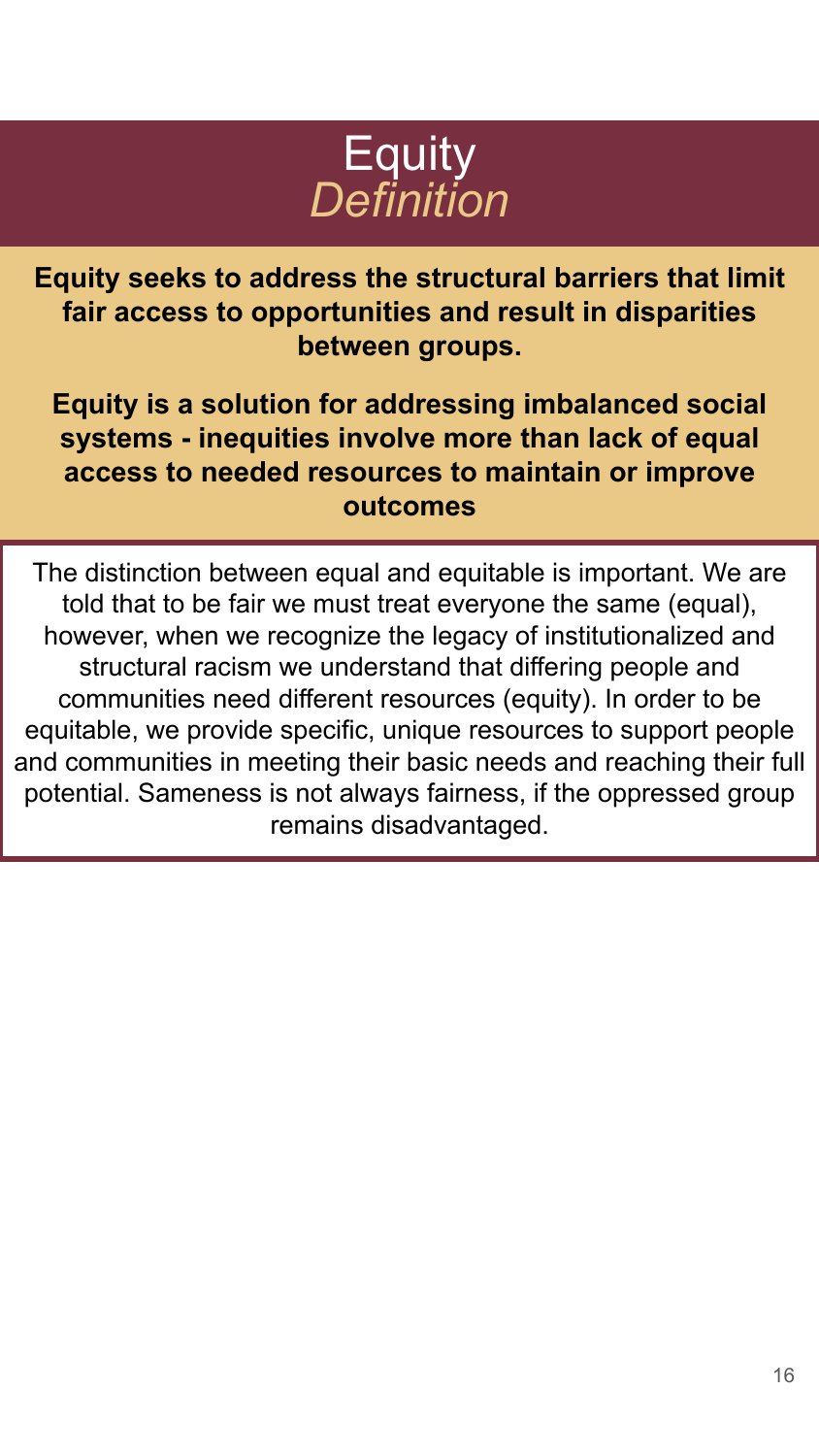## **Equity** *Culture and Norms*

### **GOALS**

### **Support and expand equitable practices throughout the CSW**

*(Development Director, Dean, Assistant Dean of DEI)* The committee suggests:

- Identifying the causes of injustice in the CSW and seeking to redress them
- Assessing resource needs of historically excluded groups
- Enhancing resources within the CSW to provide better access for historically excluded groups
- Identifying and utilizing measures to track progress toward equity goals in annual CSW program assessments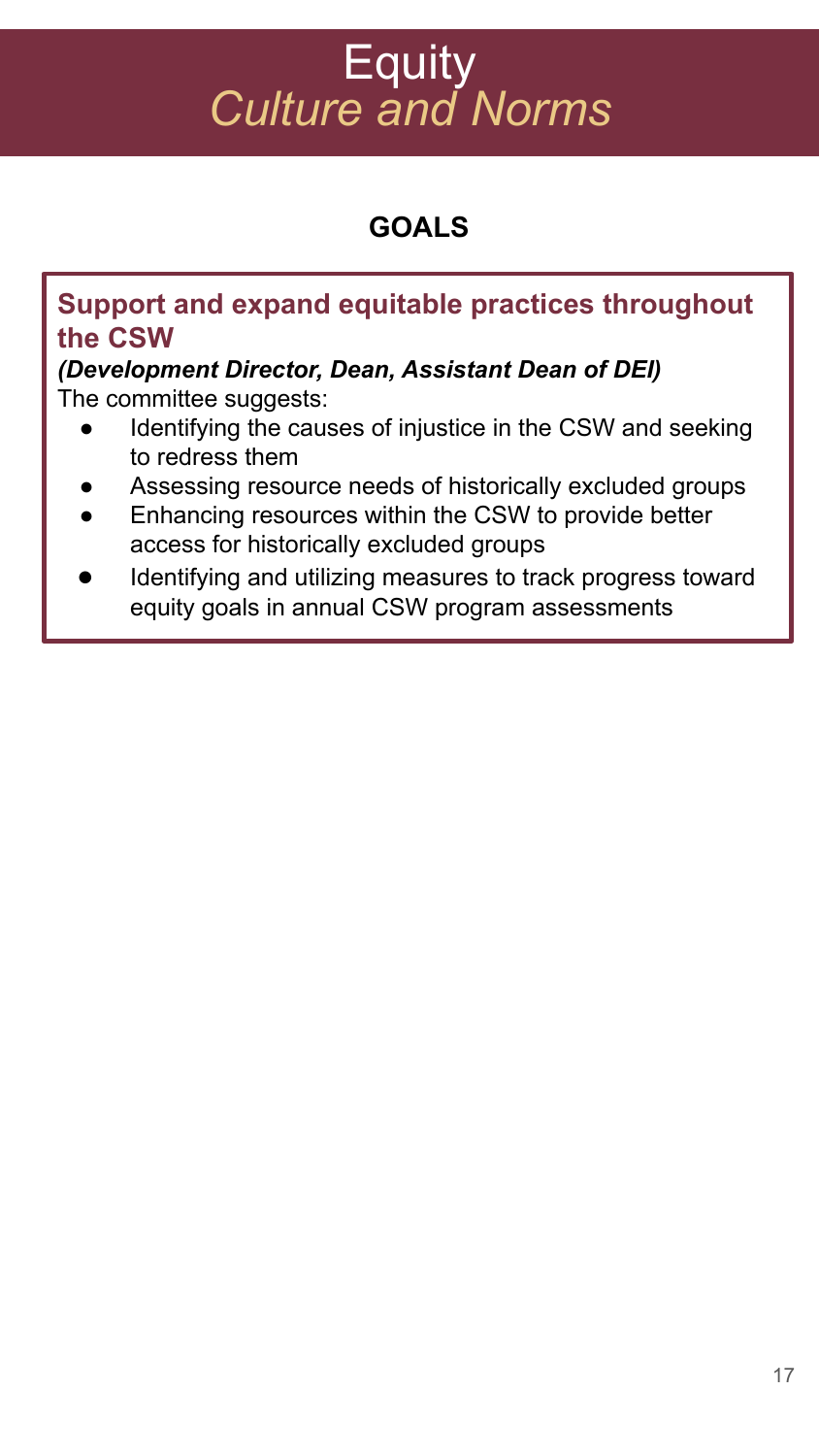## **Equity** *Students*

### **GOALS**

### **Provide opportunities to gain knowledge and skills to promote equity**

#### *(Faculty, Program Directors, Associate Dean of Academic Affairs, Assistant Dean of DEI)*

The committee suggests:

- Engaging students in equity-empathy-building exercises -Structure opportunities for students to learn with and from their peers
- Providing students with coaching to engage in courageous conversations with diverse groups
- Teaching students to demonstrate competencies of Anti-bias Anti-racist principles and practices (Note: these will be incorporated into CSWE EPAS 2022 standards)
- Accommodating diverse learning styles
- Structuring opportunities for students to develop cultural humility

### **Address written preliminary exam and dissertation defense inequities**

## *(Doctoral Program Director, Assistant Dean of DEI)*

The committee suggests:

- Developing guidelines with corresponding rubrics for each stage of the process from preliminary examination to dissertation defense to ensure processes are consistent for each student.
- Making the guidelines transparent/available/accessible to students and faculty
- Providing clear expectations to faculty mentors about their role during the process
- Implementing a transparent process that includes the new Assistant Dean of DEI, for students to communicate concerns in the preliminary exam and dissertation defense processes
- Requiring equity training for faculty who serve on dissertation committees and the state of the 18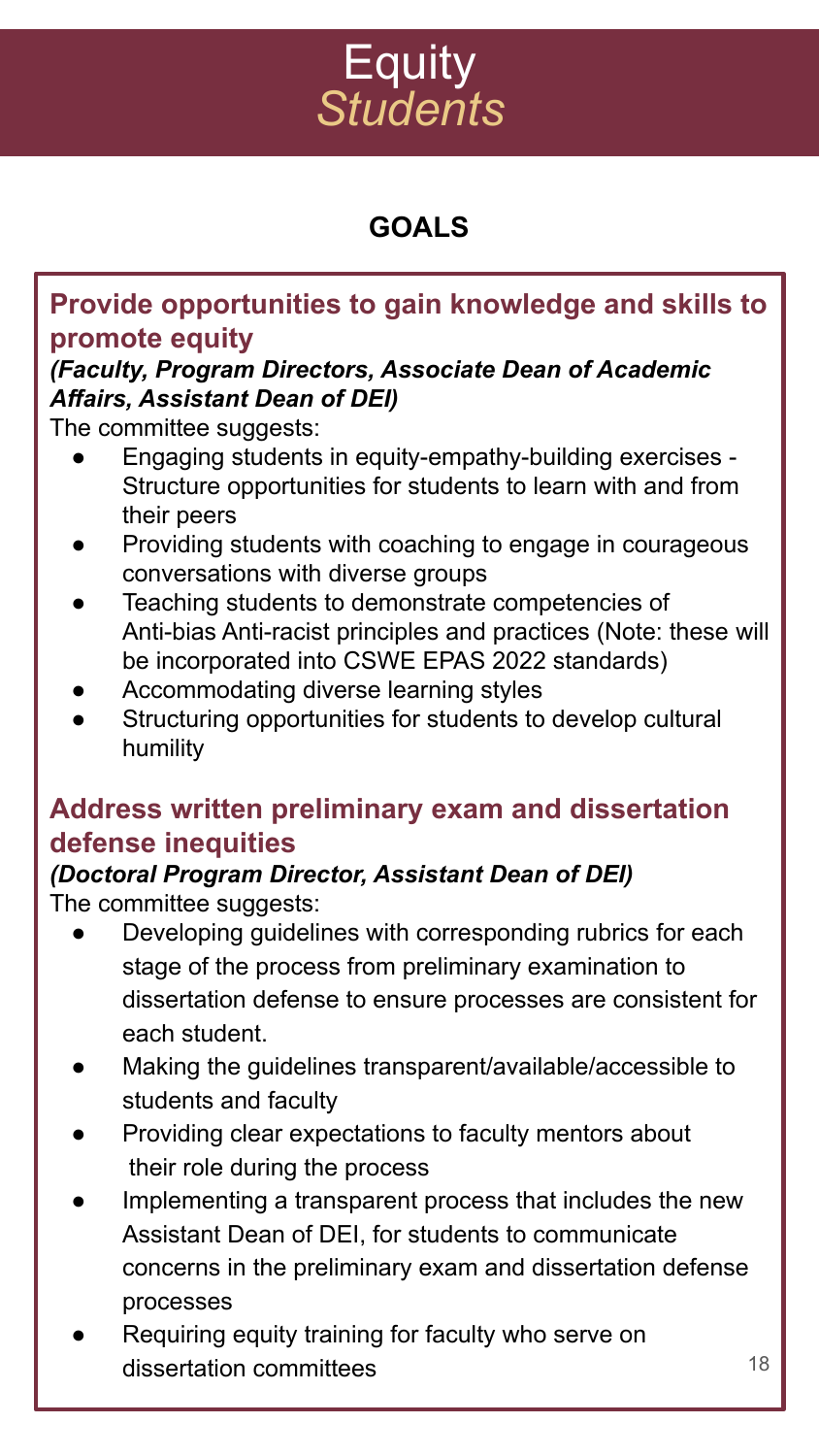## **Equity** *Students*

### **GOALS**

#### **Develop entry assessments within the doctoral program**

#### *(Doctoral Director, Associate Dean of Academic Affairs, Assistant Dean of DEI)*

The committee suggests:

- Developing an assessment for incoming doctoral students to determine academic/professional strengths and weaknesses
- Utilizing assessments as mechanisms to provide support and mentoring regarding identified issues such as (writing, perfectionism, develop ability to process and build upon constructive feedback, etc.)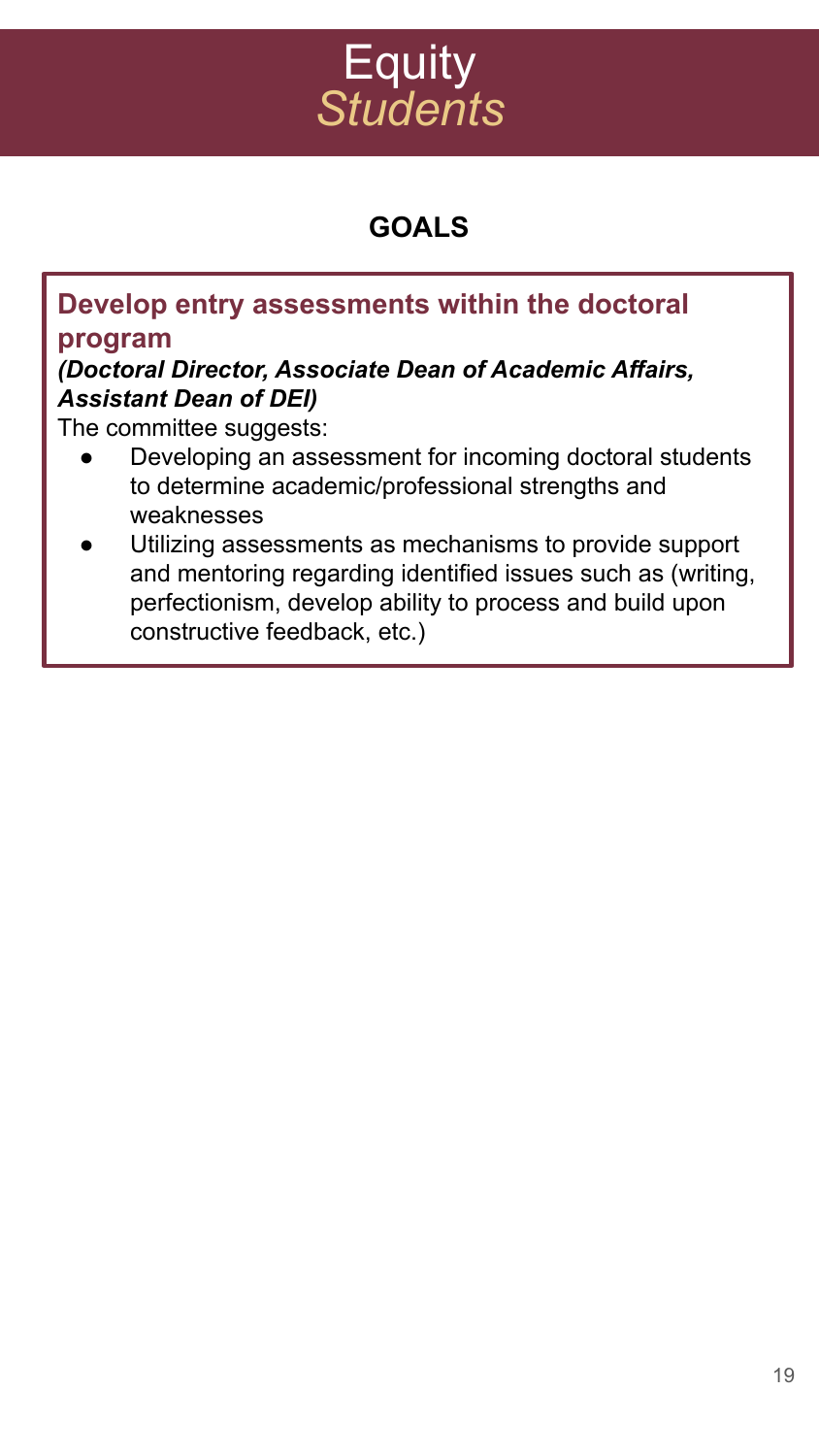## **Equity** *Faculty and Staff*

### **GOALS**

| Acquire greater skill and ability to participate and                              |
|-----------------------------------------------------------------------------------|
| lead courageous conversations in teaching,                                        |
| research, or service.                                                             |
| (Dean/Assistant Dean of DEI, Faculty Affairs)                                     |
| The committee suggests:                                                           |
| Providing professional development training to nurture<br>equitable environments. |
| Including DEI activities in the annual review process<br>$\bullet$                |
| Including DEI activities in merit criteria<br>$\bullet$                           |
|                                                                                   |
|                                                                                   |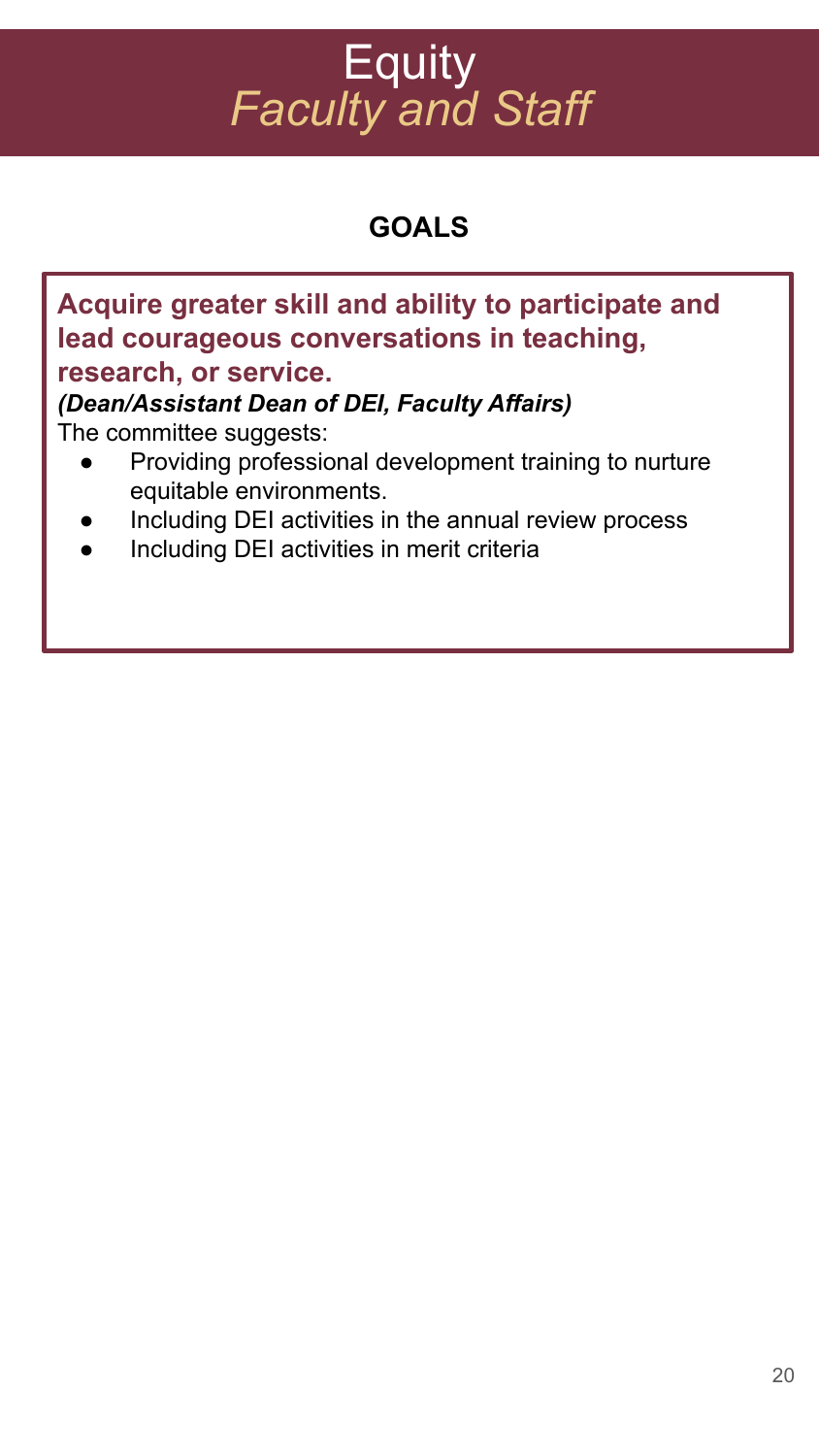## Inclusion *Definition*

**Inclusion focuses on how well the contributions, presence, and perspectives of different groups of people are valued and integrated into an environment. Inclusion takes into account the identities and preferences of individuals within the organization, so that they are able contribute to and excel at the development of collective organizational norms and objectives.**

Where diversity is about numbers and quantity; inclusion is about building an organizational culture that celebrates and values differences, promotes positive group interactions, and cultivates welcoming individual attitudes and behaviors.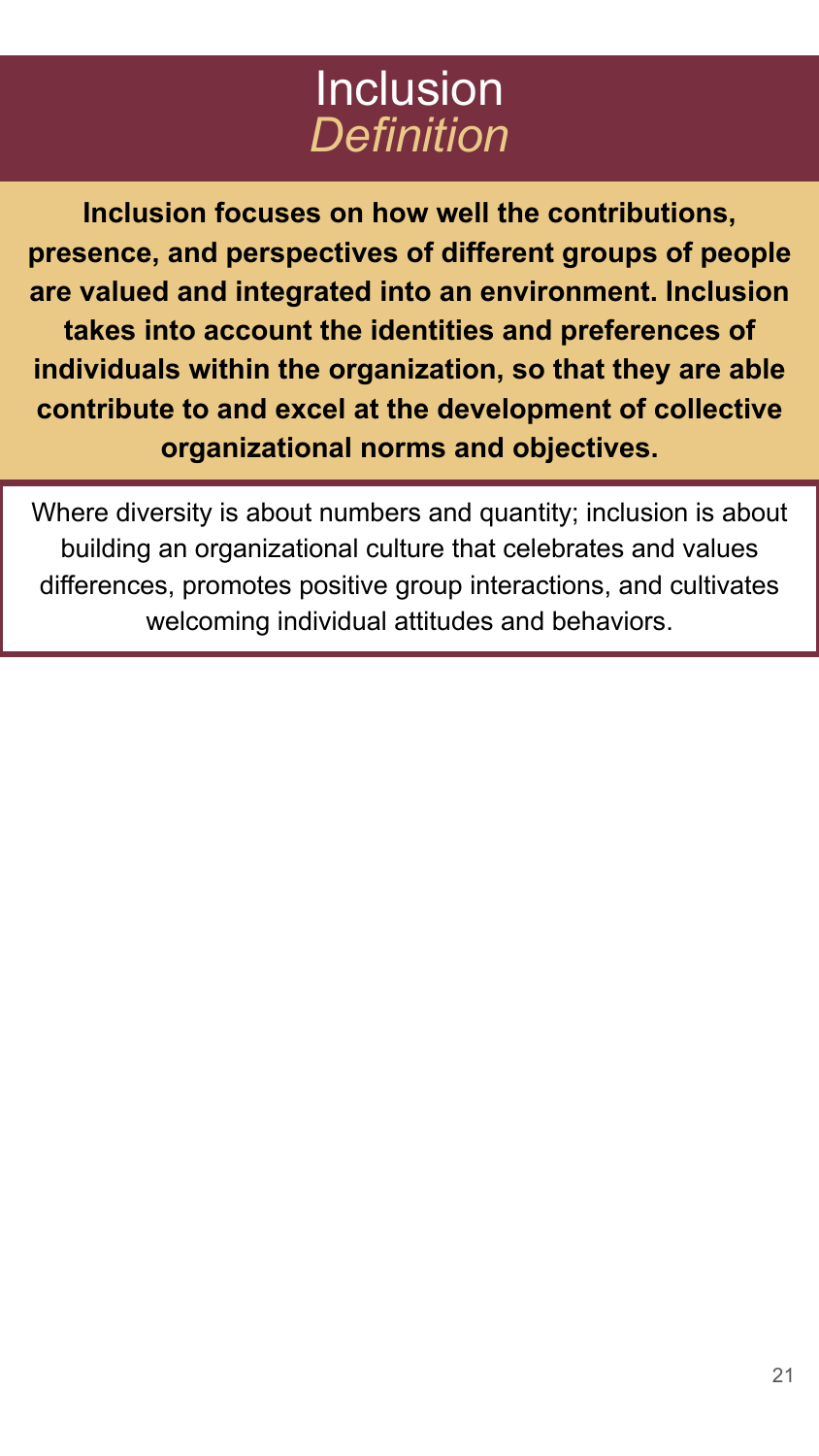### **GOALS**

#### **Develop DEI tab on CSW Website** *(CSW Communications Staff)*

The committee suggests the following sub-tabs:

- Letter from Assistant Dean of DEI
- DEI statement\*
- CSW norms\*
- CSW Student Org position statements
- DEI Reporting mechanism
- **Current Events**
- **FSU Office of Diversity and Inclusion**
- Diverse student unions
- Center for Leadership and Social Change
- NASW DEI resources
- International affairs

### **Rename the CSW Diversity Committee (Update in by-laws)**

#### *(Faculty Affairs and Full Faculty)*

The committee suggests the Diversity Committee be renamed the Diversity, Equity, and Inclusion Committee

#### **Revise CSW Diversity Committee composition** *(Faculty Affairs and Full Faculty)*

- Revise Section E6a to state "the committee should be comprised of the Assistant Dean of DEI as a standing member."
- Add Section E6c "Requiring collaboration with student DEI committee."

### **Revise responsibilities of CSW Diversity Committee (update in by-laws)**

#### *(Faculty Affairs and Full Faculty)*

The committee suggests adding the following to the bylaws:

Revise Section E6 to state "shall provide assessment on issues related to the organizational climate for diversity, **equity, and inclusion** within the curriculum and instruction….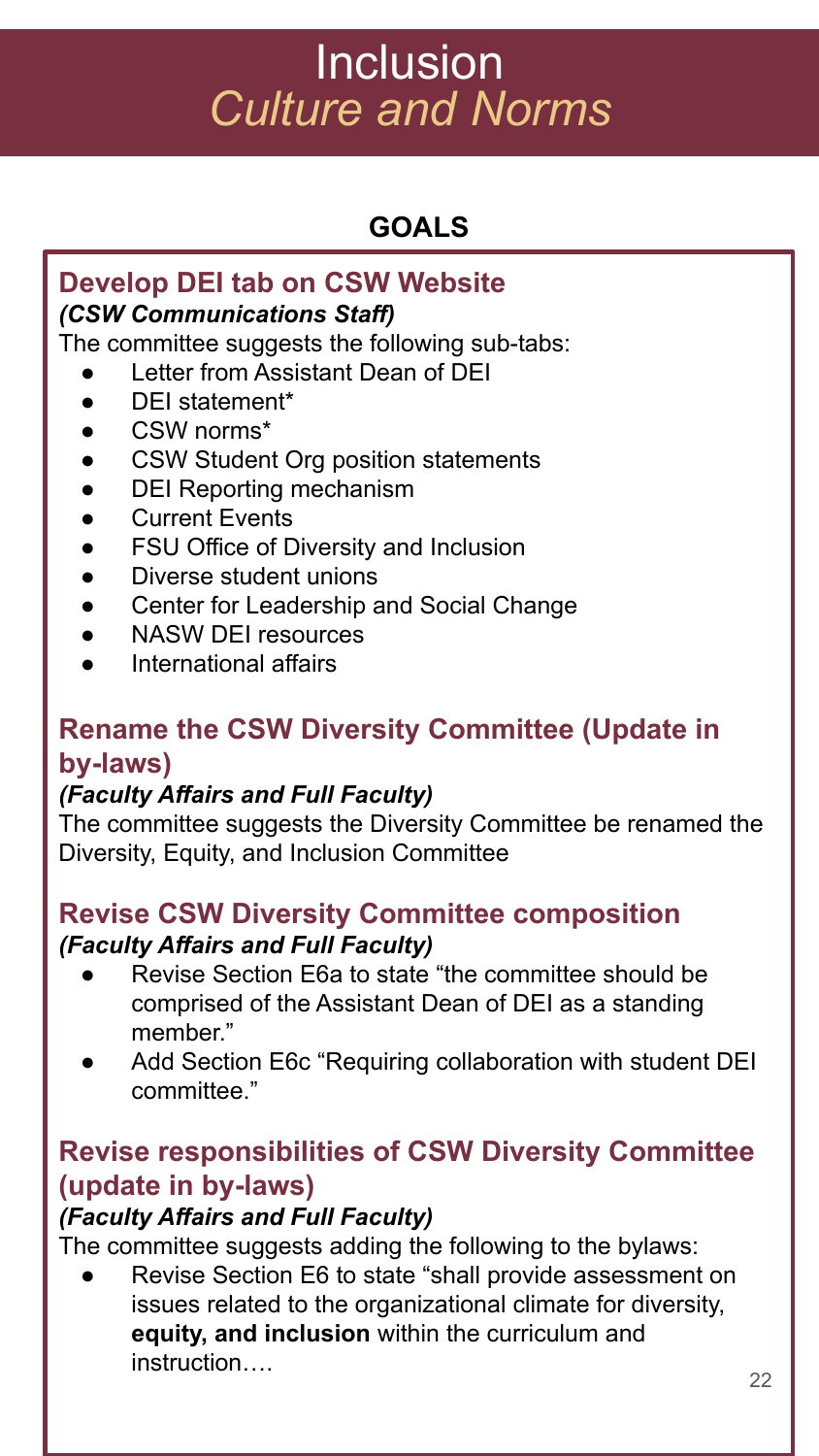### **GOALS**

### **Establish a student DEI Committee that works in tandem with the CSW Diversity Committee**

#### *(Diversity Committee)*

The committee recognizes the important role students play in our ongoing DEI efforts

### **Create a CSW inclusivity campaign**

#### *(Student DEI Committee w/ assistance from faculty)*

The committee recognizes the need for students to be empowered as leaders in this area

### **Ensure that FSU CSW marketing materials include DEI content**

#### *(External Relations Coordinator)*

The committee suggests:

Emphasizing that diverse organizations are better organizations

**Include land acknowledgments in written communication and oral presentations (see FSU Art History https://arthistory.fsu.edu/land-acknowledgment-about/)** *(Assistant Dean of DEI, DEI committee, Student Affairs committee, Program Directors, and Faculty)* The committee suggests: Incorporating land acknowledgment on our website and syllabi

- 
- Making verbal land acknowledgment during events (orientation, commencement, award ceremonies, speaker series, etc.)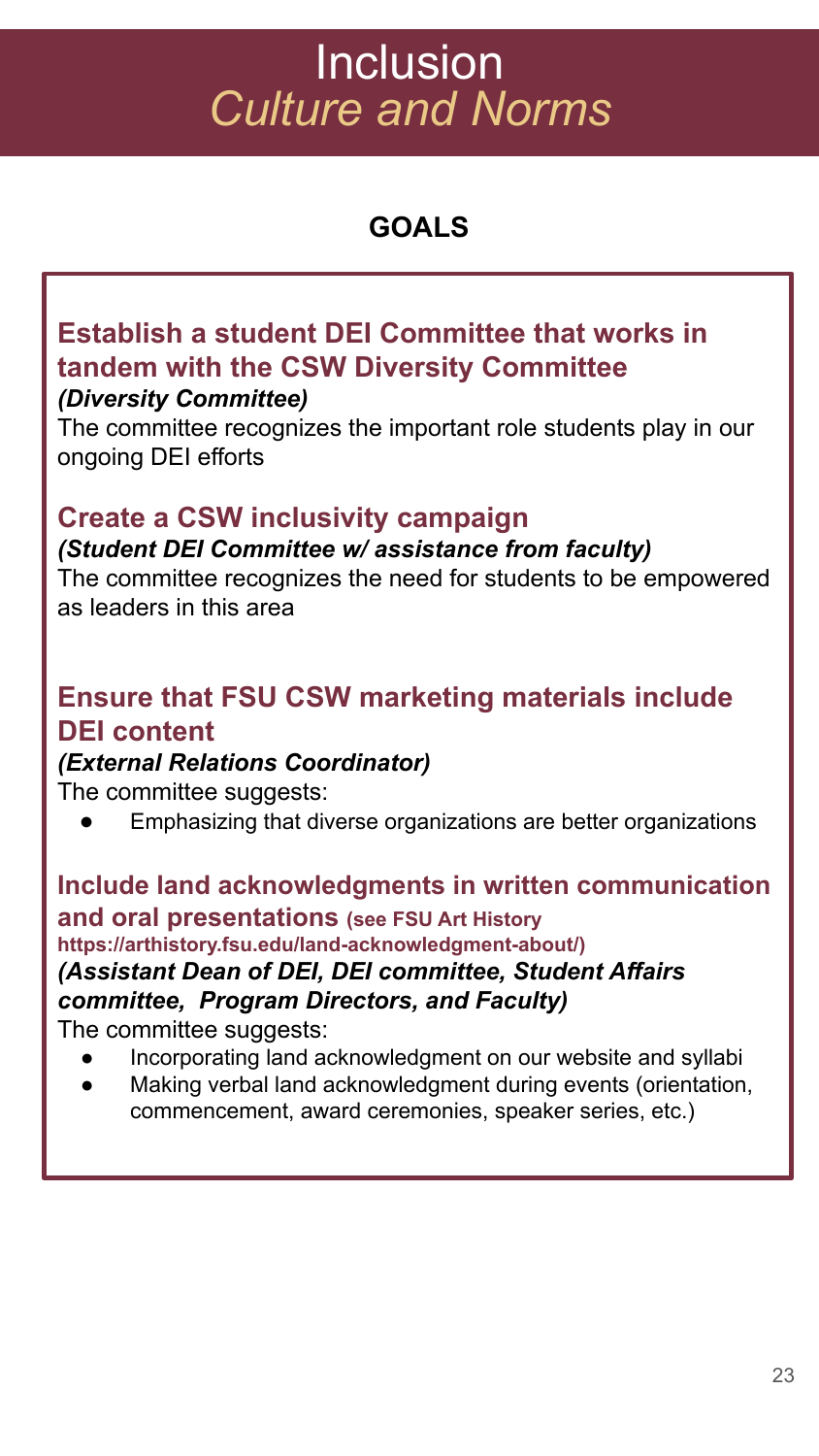### **GOALS**

#### **Engage in difficult dialogue regarding DEI issues** *(Diversity Committee, Assistant Dean of DEI, All Faculty and Staff)*

The committee suggests:

- Engaging in in-house roundtable discussions and forums
- Hiring experts to facilitate discussions and psychodramas
- Implementing townhall meetings to encourage student dialogue about DEI experiences within the college
- Reestablishing affinity groups to create safe spaces for faculty, students, and staff

### **Recognize and celebrate cultural holidays on all CSW forums**

#### *(CSW Communications, Assistant Dean of DEI)*

The committee suggests utilizing cultural heritage calendar as guide.

### **Publicly condemn all forms of hate including racism, sexism, homophobia, transphobia, heterosexism, xenophobia, ableism, ageism, etc.**

#### *(Dean, CSW Communications, Assistant Dean of DEI)*

Faculty, staff, students, alumni, and clients are impacted by horrific societal events that require strong verbal advocacy. We cannot remain silent and must respond to these events in a timely manner.

#### **Develop mechanism for reporting bias and discrimination at the CSW**

#### *(Assistant Dean of DEI, FSU Office of D&I, FSU HR, Student Affairs Committee)*

The committee suggests a "bias incident report" tab on the CSW DEI page to report any instances of bias (with an option to be anonymous).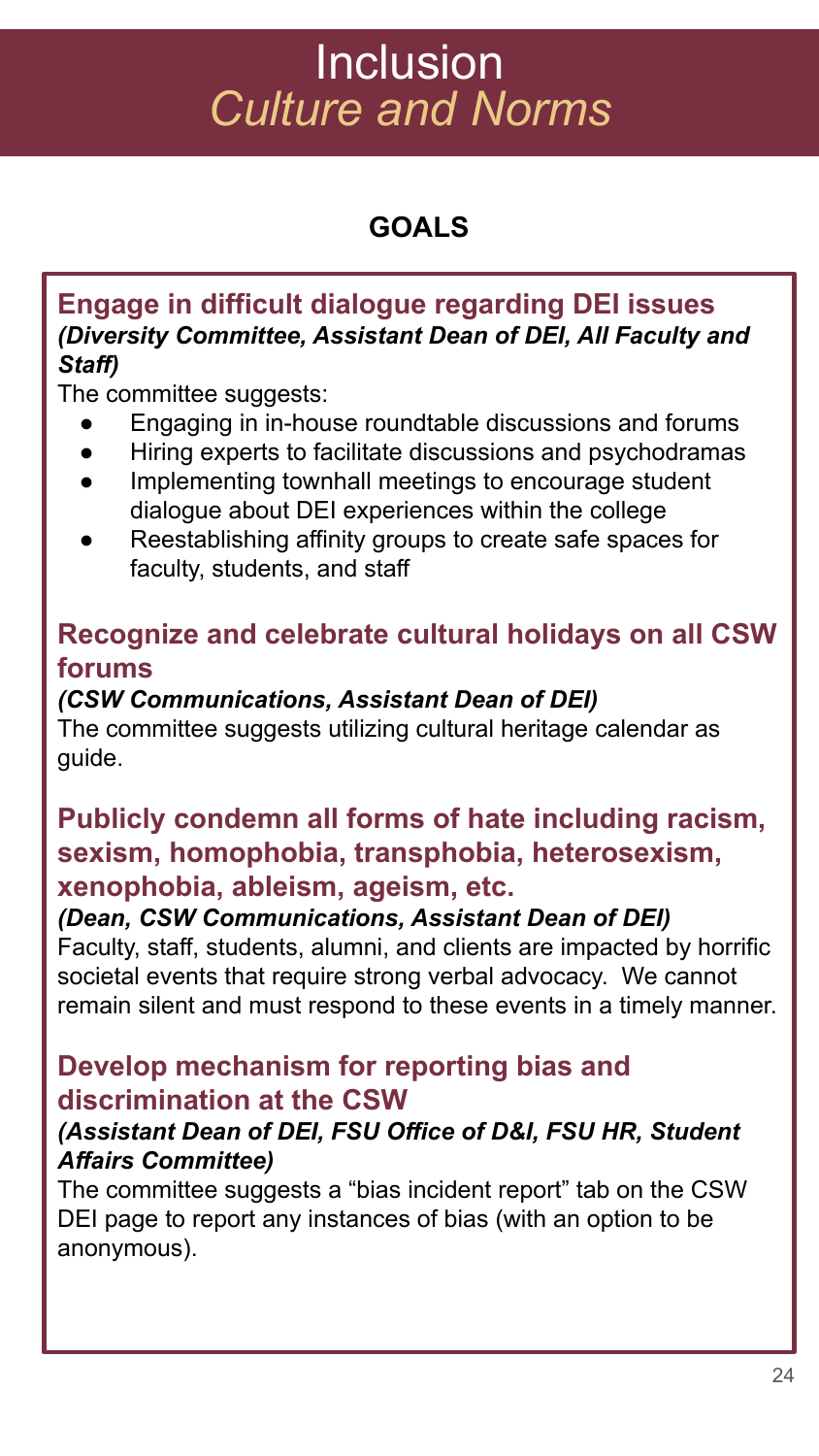### **GOALS**

### **Develop mechanism for addressing bias and discrimination at the CSW**

#### *(Assistant Dean of DEI, FSU Office of D&I, FSU HR, Student Affairs Committee)*

The committee suggests:

Reviewing Title 9 procedures as a model for developing an accountability and resolution process.

### **Offer off-campus cultural educational opportunities for students, faculty, and staff**

#### **(Diversity Committee; Student DEI Committee; Assistant Dean of DEI; Student Affairs)**

The committee suggests we visit cultural museums and historical sites to provide foundational knowledge of diverse cultural groups and experiences. For example:

- Meek-Eaton Black Archives Research Center and Museum at FAMU
- The Florida Holocaust Museum
- National Center for Civil and Human Rights
- **Birmingham Civil Rights Institute**

#### **Designate gender neutral bathrooms to promote inclusivity**  *(FSU Facilities, Assistant Dean of DEI)*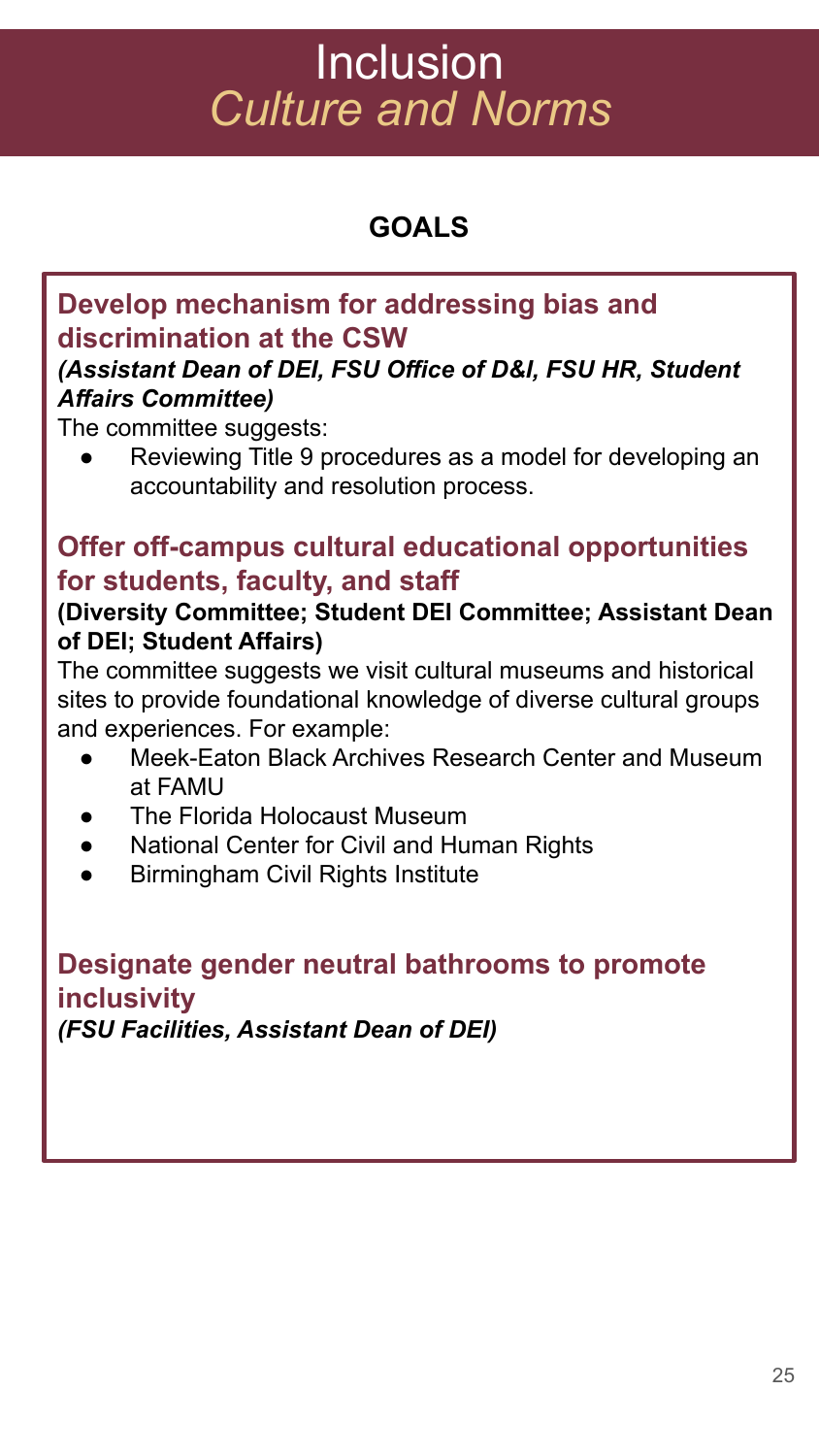### **GOALS**

#### **Improve accessibility to CSW facilities** *(Assistant Dean of DEI, FSU Facilities, Associate Dean for Academic Affairs, Academic Program Specialist)*

The facilities in which the College of Social Work and its Centers and Institutes operate should be structured in ways that welcome people of all backgrounds and abilities. All people who enter our facilities should immediately recognize our commitment to DEI as our signage, furniture, lighting, circulation systems, and trained staff will reflect consideration for diverse abilities, physical stature, and backgrounds.

The committee suggests the following:

- Conducting an accessibility audit for all interior and exterior working spaces at the CSW/Centers and Institutes that includes an observational assessment of CSW facilities in conjunction with surveys of students, faculty, and staff to determine the usability of existing environments, account for the diversity of human experience and identify barriers that could be ameliorated with intervention.
- Establishing and training an accessibility team member and backup at each CSW site who is responsible for identifying and correcting accessibility barriers as they inadvertently occur. Examples include the covering of signage during redecoration, disruption of wayfinding routes after moving furniture, placing obstructions in transfer areas, etc. This team member is also responsible for ensuring any printed materials and navigational aids exist in variety of accessible formats.
- Ensuring all staff who encounter visitors to CSW are trained to receive individuals with varying abilities and fully understand CSW accessibility aids and equipment.
- Employing the principles of Universal Design whenever possible, especially when planning the construction, remodeling, or reorganization of any CSW physical space. CSW should model an approach to facility planning that goes beyond the basic requirements of the ADA to create an environment in which individuals with diverse abilities can fully participate without the need for additional accommodation.
- Requiring Assistant Dean of DEI Director to maintain a membership with the Association on Higher Education and Disability (AHEAD) and/or FLAHEAD to keep apprised of the latest news and trainings available on creating inclusive environments in education and employment for people with disabilities. The matrix of  $26$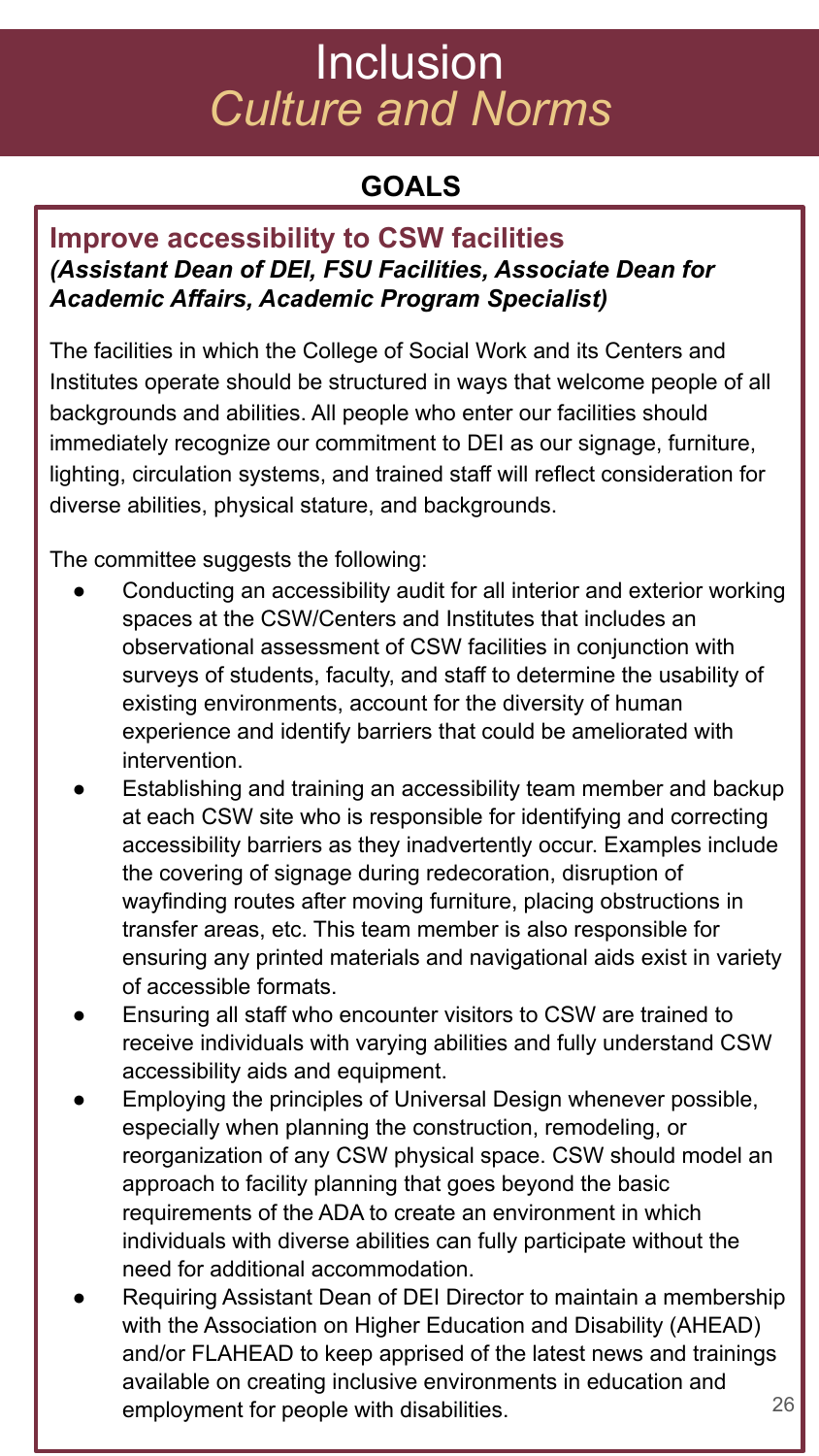## Inclusion *Students*

### **GOALS**

### **Establish an engaging introduction to DEI concepts at orientation based on CSW DEI norms**

*(Proposed Student DEI committee, Student Orgs)*

The committee strongly supports introducing students to these topics immediately upon entering the program.

**Facilitate** *Conflict and Discomfort* **Discussions (lean into the discomfort) to provide exposure to and opportunities for developing knowledge of and empathy between groups**

*(Diversity Committee, Student Diversity Committee, Assistant Dean of DEI)*

### **Add DEI prompts to the BSW, MSW, and Phd student admissions process**

#### *(Program Directors)*

The committee suggests the following sample prompts:

- The terms, diversity, inclusion, and equity are often grouped together. Define each of these concepts and discuss how you have demonstrated your commitment to them in your life, work, or volunteer experiences.
- What does diversity, equity, and inclusion mean to you and discuss their importance for your future career as a social worker?
- Describe how you think diversity, equity, and inclusion issues are important/relevant for social workers.
- How would you describe your current thinking about diversity, equity, and inclusion? How has your thinking changed over time?

27

### **Develop a rubric for assessing responses to the DEI prompt**

*(Assistant Dean of DEI, Program Directors)* 

**Establish a network for consultation and collaboration on research projects with historically excluded doctoral students**

*(Director of Research, Office of Research Representative, Research Committee)*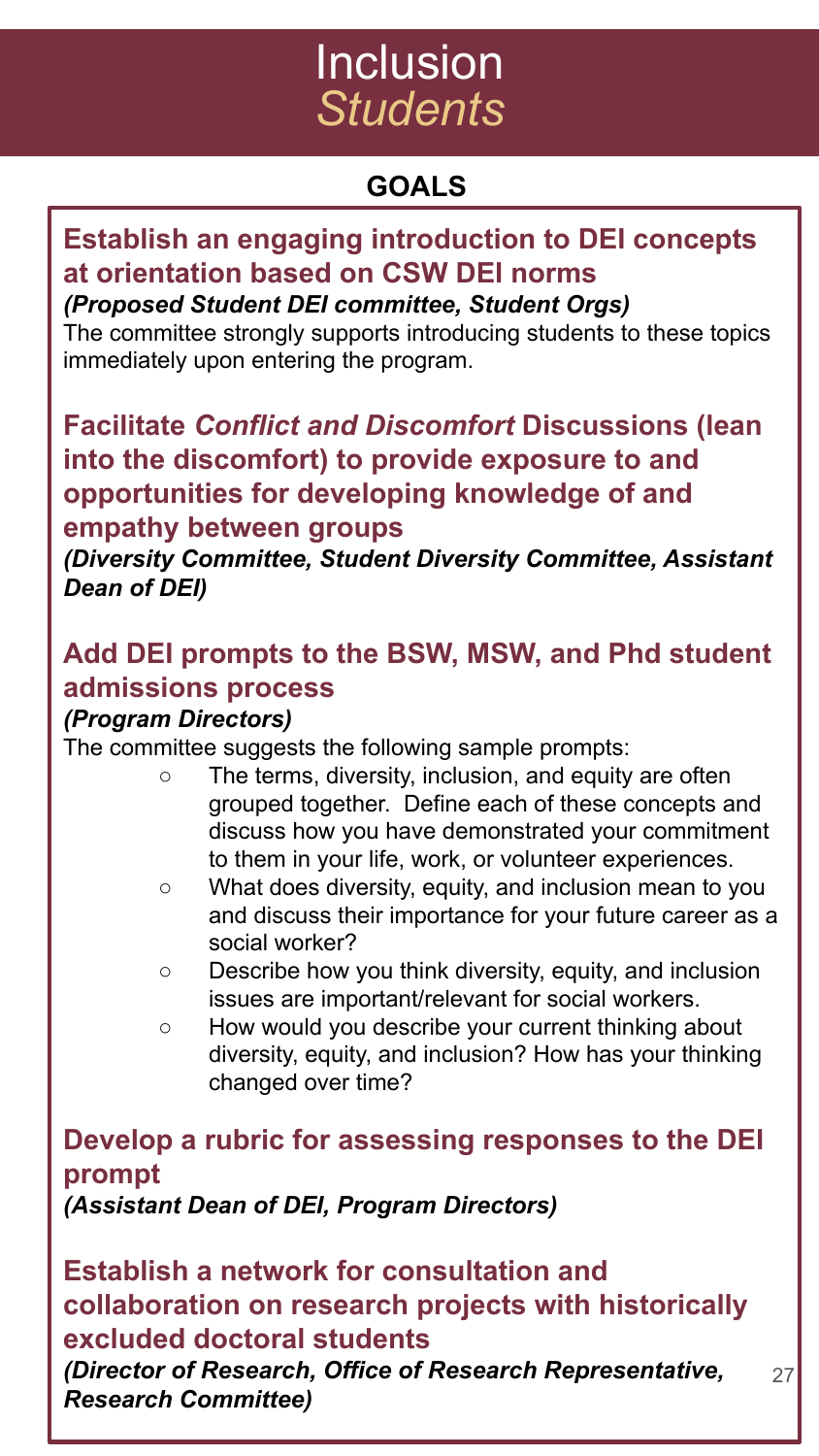## **Inclusion** *Faculty and Staff*

### **GOALS**

**Establish a network for consultation and collaboration on research projects with historically excluded faculty**

*(Director of Research, Office of Research Representative, Research Committee)*

**Develop and implement annual inclusion survey for faculty and staff**  *(Assistant Dean of DEI and Diversity Committee)*

**Establish an engaging introduction to DEI concepts at faculty orientation based on CSW DEI norms** *(Assistant Dean of DEI, Diversity Committee)*

**Establish an engaging introduction to DEI concepts at staff orientation based on CSW DEI norms** *(Assistant Dean of DEI, Director of Finance and Administration, HR Rep )*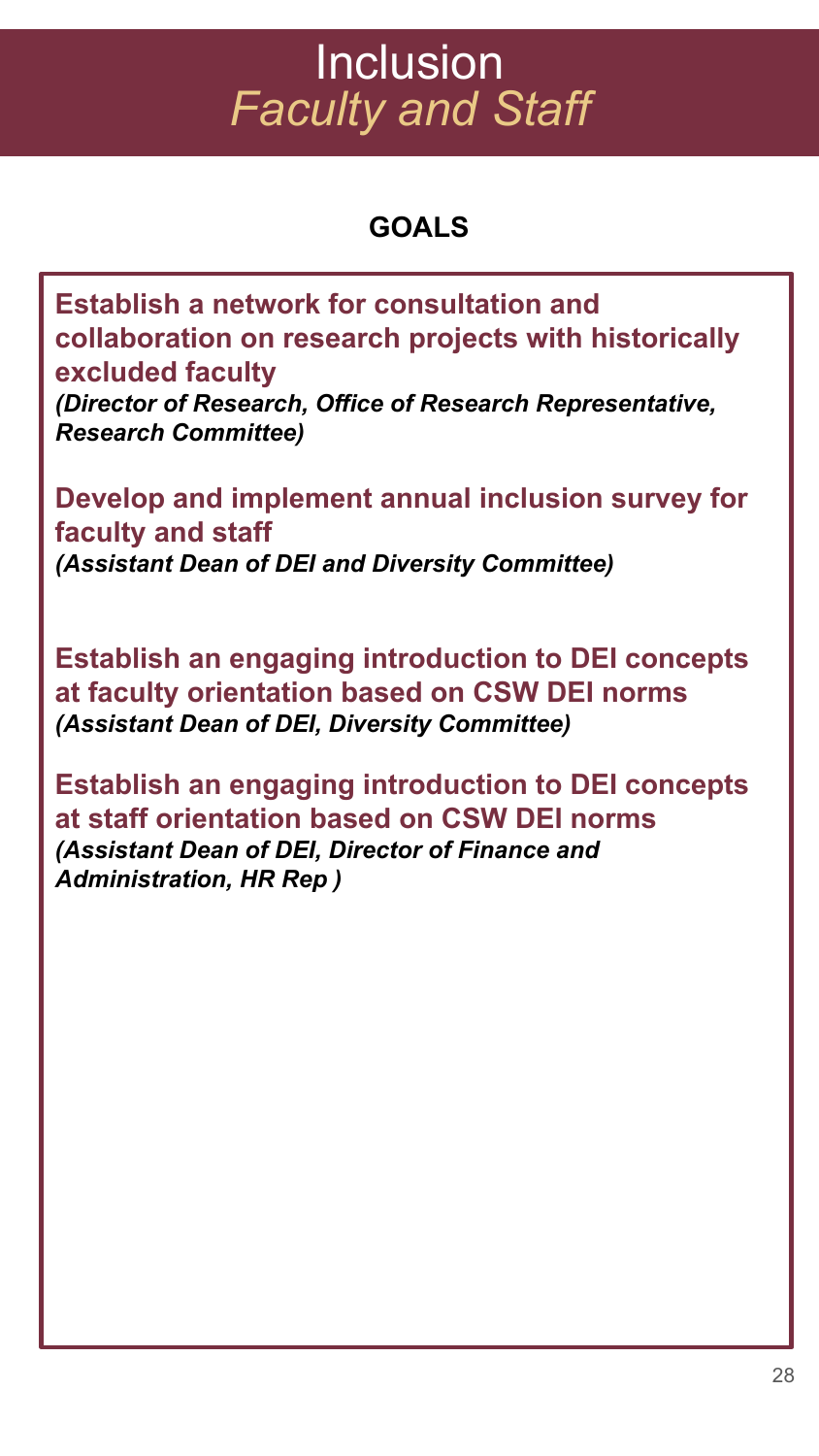## Inclusion *Curriculum and Professional Development*

### **GOALS**

#### **Establish ongoing DEI professional development for faculty and staff**  *(Assistant Dean of DEI)*

### **Ensure curriculum accessibility**

#### *(Assistant Dean of DEI; Faculty, FSU OAS, Associate Dean of Academic Affairs)*

The committee suggests:

- Mandatory universal design training for faculty and staff
- Mandatory Ally training for faculty and staff
- Establishing a policy requiring captions for all videos in Online MSW Program

### **Diversify and modernize our curriculum to promote inclusivity**

#### **(Assistant Dean of DEI, Academic Affairs, All faculty)** The committee suggests:

- **Establishing AVENUE curriculum taskforce to infuse** important DEI concepts into ALL courses to comply with EPAS 2022
- **●** Requiring *Diversity and Social Justice* course for Traditional MSW students
- **●** Incorporating question(s) relating to curricular content on diversity, equity, and inclusion in student evaluations prior to, during, and after curriculum updates.
- Hosting syllabus inclusivity workshops annually for faculty to reflect upon the inclusivity of their courses
- Offering courses specific to historically excluded populations (LGBTQ+; Communities of Color, Disability, etc.)
- Eliminating outdated instructional tools (SIMSOC, privilege walks, etc.)
- Considering how our methods for promoting change are rooted in white supremacy culture
- Enhancing our focus on how bias, discrimination, and oppression hurt marginalized communities
- Add DEI case studies to curriculum  $29$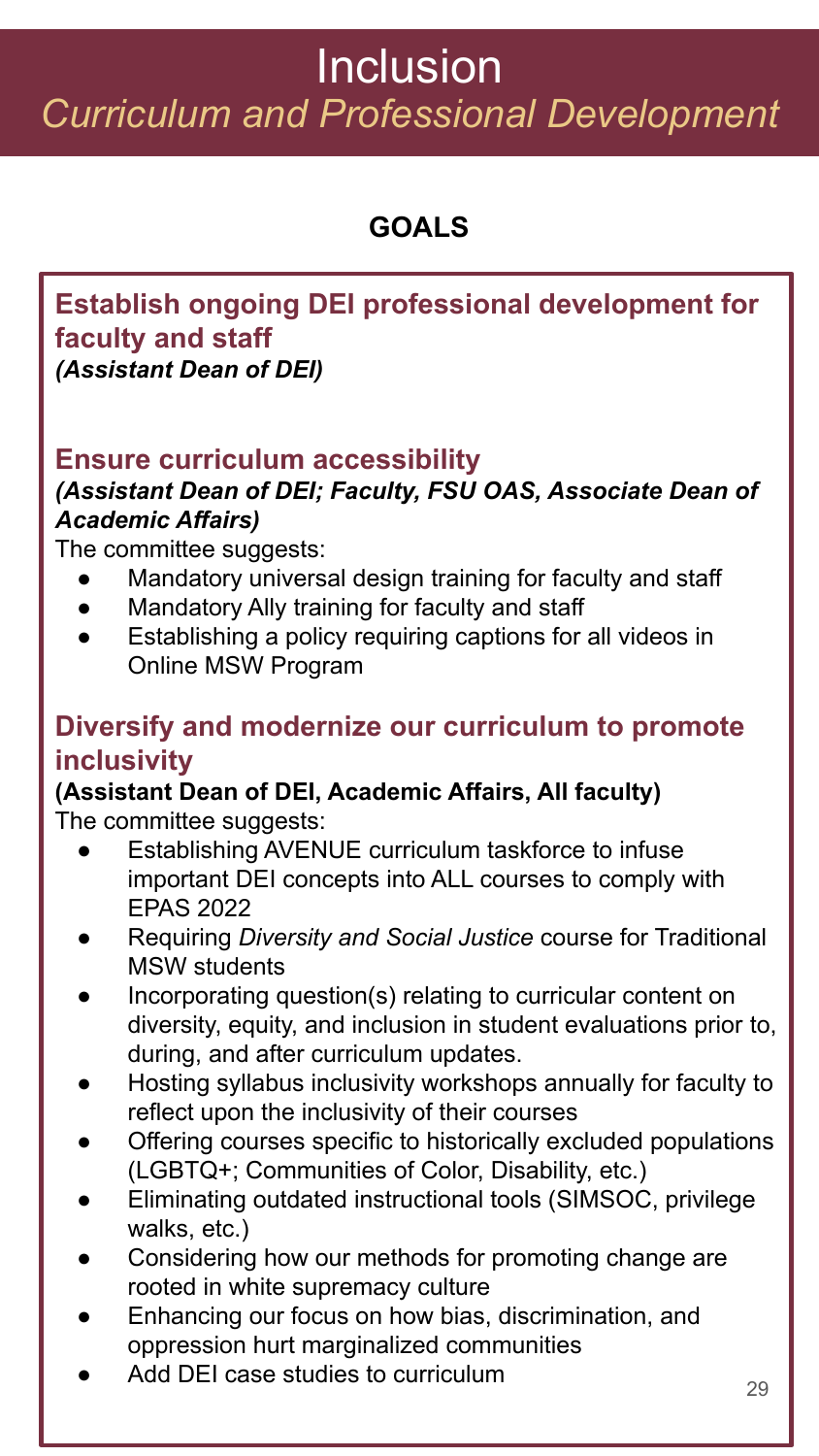## Inclusion *Community Partners*

### **GOALS**

**Provide field educators DEI education and resources**  *(Field Education Committee)*

**Develop mechanism to ensure field agencies practice social work values and create policies that address when they do not.** 

*(Field Director, Field Education Committee)*

*● Develop a process for ongoing review of agencies*

### **Establish partnerships and sponsorships with diverse community partners in Tallahassee/Big Bend area**

*(Assistant Director of DEI, Program Directors, Faculty)* The committee suggests engaging with community partners such as:

- **Tallahassee Asian American Coalition**
- **Greater Frenchtown Revitalization Council**
- **South City Foundation**
- **North Florida Hispanic Association**
- The Family Tree: LGBTQ Community Center
- **Tallahassee Urban League**
- **Florida Governor's Council on Indian Affairs**
- Local Panhellenic Council
- **Local law enforcement**
- **Faith community**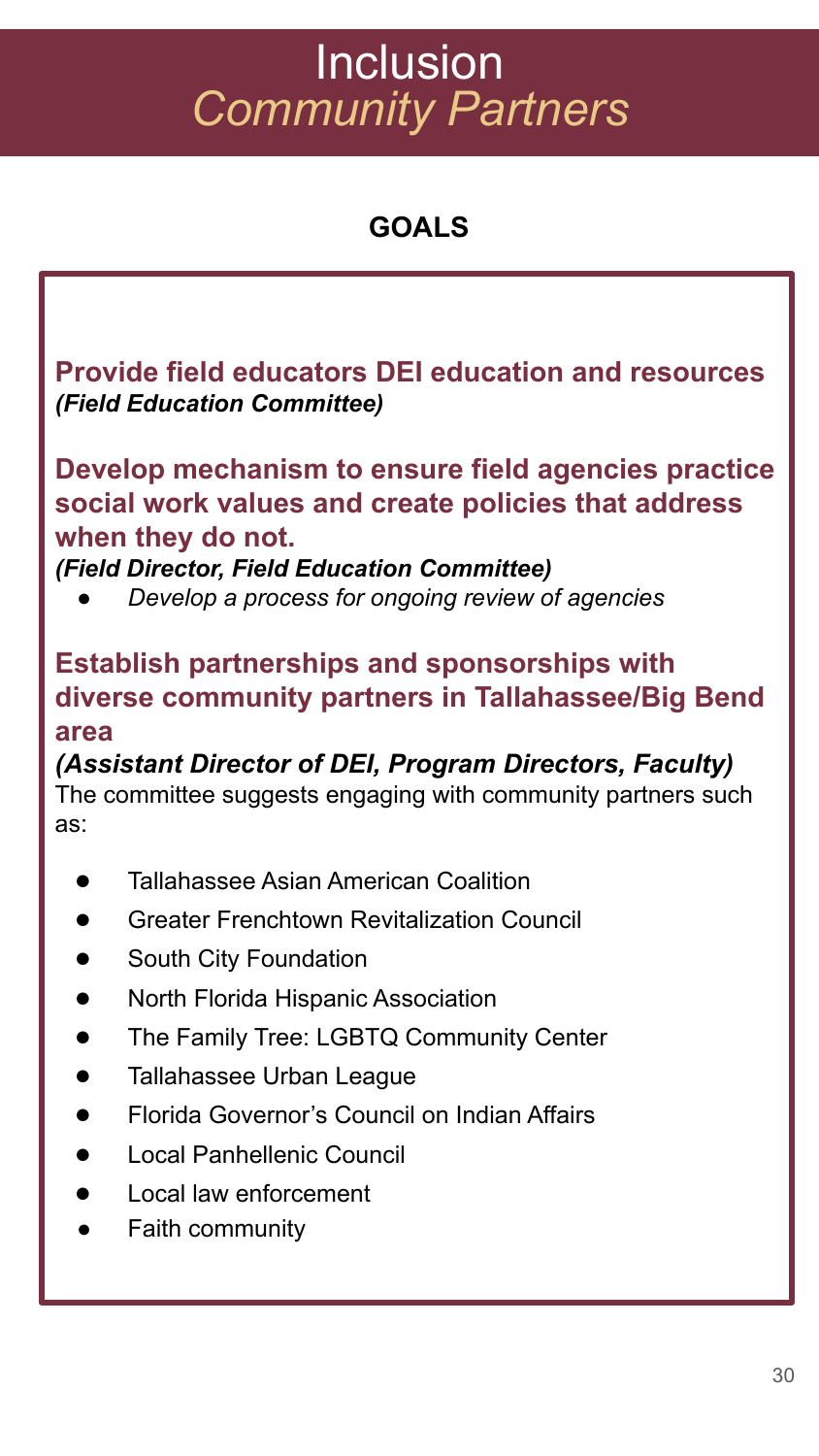## Accountability Metrics *CSW Indicators*

**Climate Indicators: Conduct ongoing equity and inclusion audits of the environment among students, faculty, and staff** *Note: Ensure the audit includes student status (BSW, MSW, Ph.D.) as academic demands and faculty engagement differ across levels.*

- Satisfaction with the overall campus or school/college or unit climate/environment, depending on constituency
- Assessment of aspects of the general climate and DEI climate of college
- Assessment of college's commitment to diversity, equity and inclusion
- Sense of affirmation of inclusion
- Experiences with discrimination

#### **Professional Development (PD) Indicators: Ways of demonstrating commitment to and impact on DEI cultural changes**

- Evaluate student, faculty, and staff attendance and participation in DEI PDs
- Include DEI items on student course evaluations
- Develop and utilize assessments of mentoring program for their impact on promotion, tenure, and, retention of historically excluded groups.

#### **Diversity Indicators: Measurable ways of identifying change in the environmental composition:**

- Graduate students Demographic composition (e.g., race/ethnicity, sex), degree level (masters, doctoral, professional), graduation rates, rate of passage of Standardized and Oral/Written preliminary exams (doctoral students), recruitment, and retention
- Faculty Collect and report demographic composition (e.g., race/ethnicity, sex) recruitment, retention, and promotion/tenure status.
- Staff Demographic composition (e.g., race/ethnicity, sex), generation status (age cohort), recruitment, and retention

#### **Additional Considerations:**

- ODL offers dashboard reports that can be utilize as a mechanism for measuring climate change.
- There is also an opportunity to create DEI goals within the institutional effectiveness portal.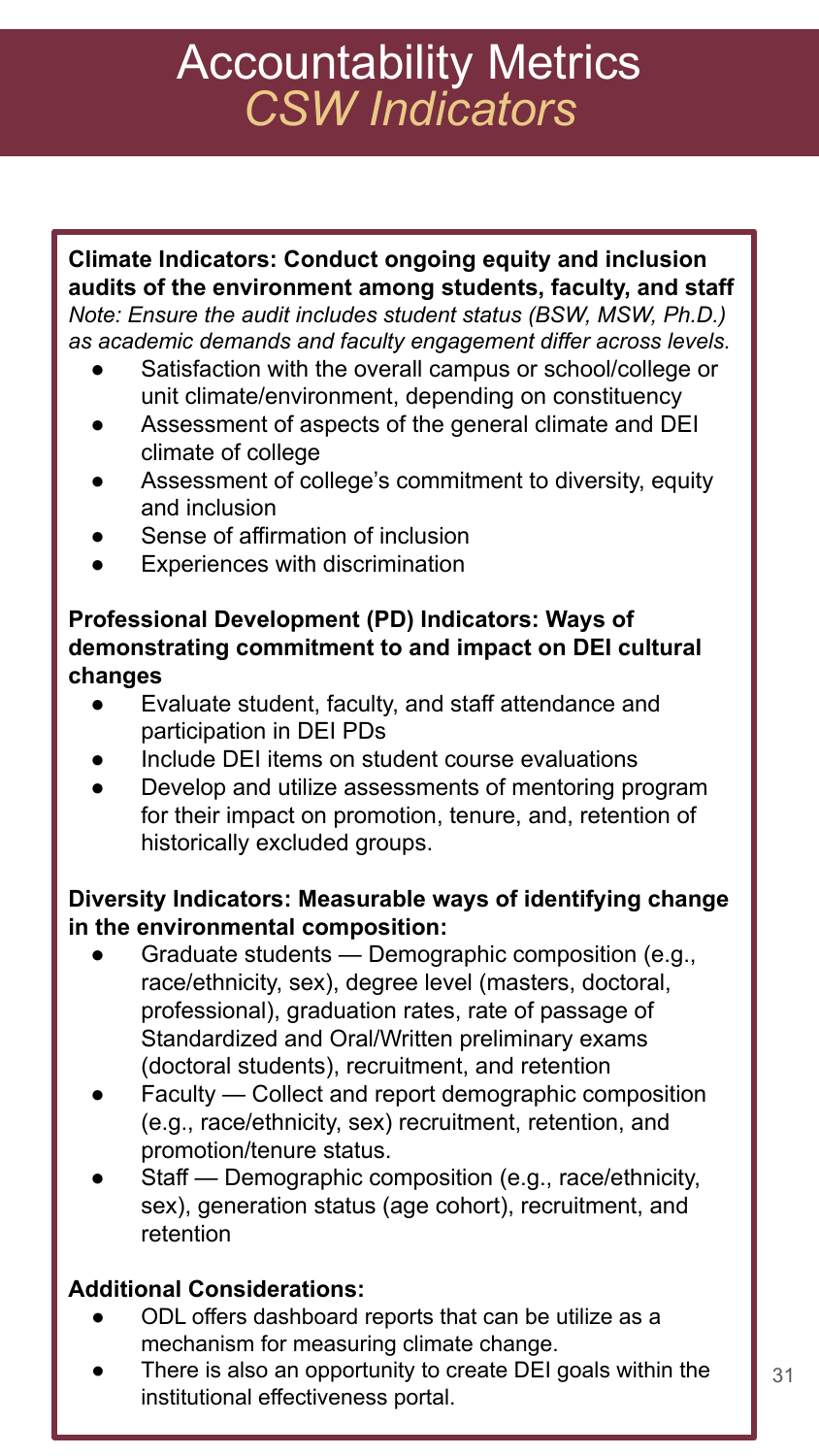## Accountability Reporting

### **INTERNAL AND EXTERNAL TRANSPARENCY**

#### **Publish annual DEI report that includes**

- Student, faculty, and staff diversity statistics
- Summary of DEI programs, events, and initiatives
- A.V.E.N.U.E curricular taskforce updates
- Bias reporting data
- Preliminary examination pass rates
- Matriculation demographic data
- Recommendations to address identified gaps